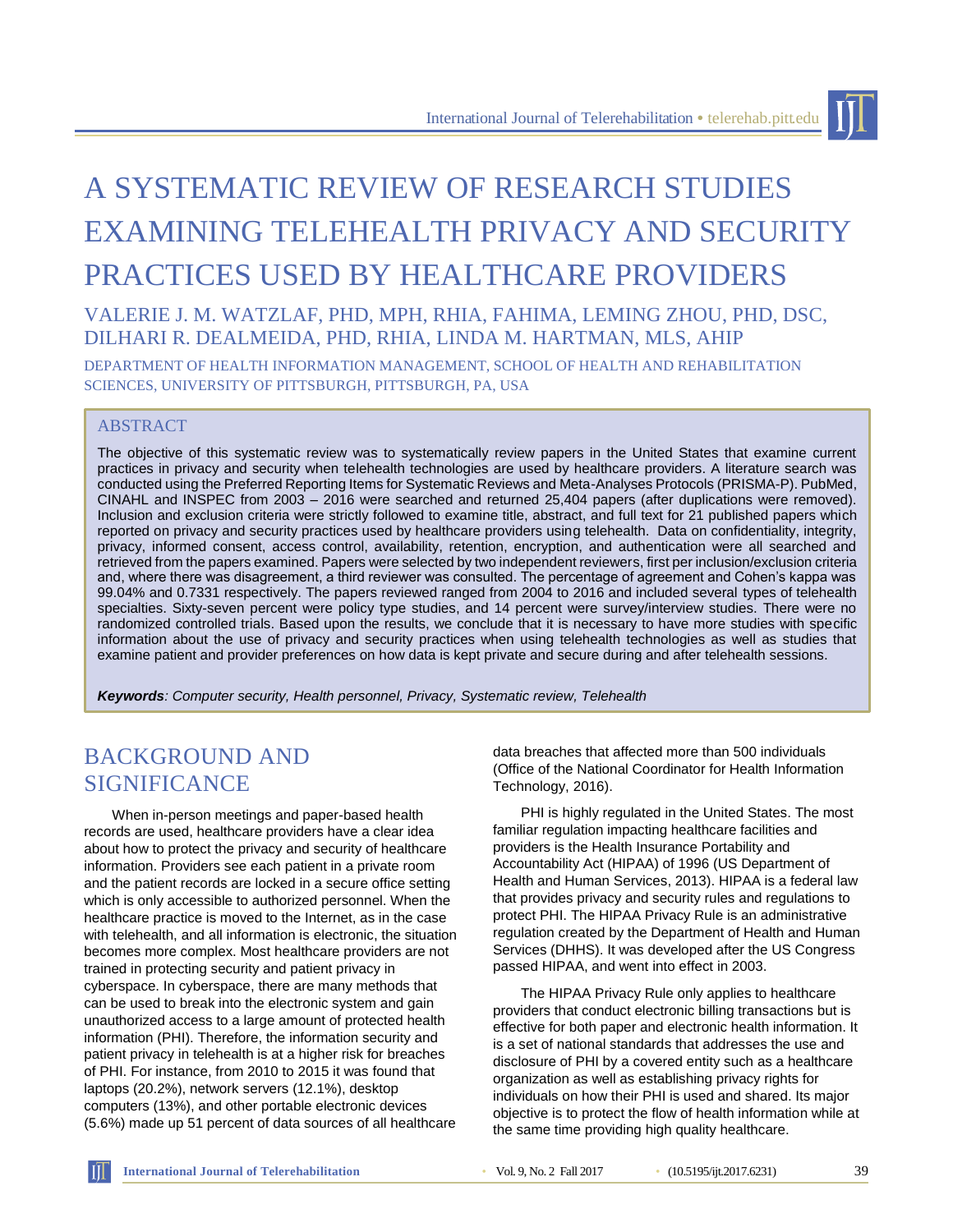The HIPAA Security Rule went into effect in 2005 and regulates only electronic health information. It is a set of national standards that protects an individual's electronic health information that is created, received, used or maintained by a covered entity such as a healthcare organization. It requires the administrative, physical, and technical standards to be adopted so that confidentiality and integrity of electronic PHI is protected.

In addition to HIPAA, there are many other federal and state laws that govern the use and disclosure of health information. Of these laws, HIPAA and the Health Information Technology for Economic and Clinical Health (HITECH) Act of 2009 have provided the most specific regulations for the protection of privacy and security of health information in the United States. However, some state regulations may be even more stringent, such as requiring a consent form for disclosure of a patient's own medical record when HIPAA does not require consent (Rinehart-Thompson, 2013). The HITECH Act includes changes to the HIPAA Privacy and Security rules that focus mainly on health information technology and strengthens standards for the privacy and security of health information. It went into effect in 2010 but some parts of the act have different compliance deadlines (Rinehart-Thompson, 2013).

For this article, we adopted the Health Resources and Services Administration's (HRSA) 2015 definition of telehealth: "the use of electronic information and telecommunications technologies to support long-distance clinical health care, patient and professional health-related education, public health and health administration. Technologies include videoconferencing, the Internet, storeand-forward imaging, streaming media, and terrestrial and wireless communications" (Health Resources and Services Administration, 2015). The HRSA definition was used because it aligns with our purpose, which is to provide a systematic review of published papers that pertain to privacy and security provisions used by healthcare providers when deploying telehealth technologies in the United States.

Our previous experiences in interacting with telehealth providers suggest that the providers do not always know the best practices to use to decrease the risk of privacy and security issues in telehealth (Cohn & Watzlaf, 2012; Watzlaf, 2010; Watzlaf, Moeini, & Matusow, 2011). Many of the features within the free, consumer-based video and voice communication systems that were evaluated did not demonstrate to the providers using them that the information was private and secure (Watzlaf & Ondich, 2012). Also, many of the telehealth providers did not know the best practices to use to educate consumers on privacy and security (Watzlaf, Moeini, & Firouzan, 2010; Watzlaf, Moeini, Matusow, & Firouzan, 2011).

Through our past work, audit checklists were developed to determine if a system supports HIPAA compliance (Watzlaf et al., 2010; Peterson & Watzlaf, 2014). The 58-

question checklist is specific to Information and Communication Technologies (ICTs) (Watzlaf et al., 2010). There are already methods and tools available for healthcare providers to evaluate the security and privacy features of telehealth systems they are currently using. Now, it is necessary to conduct a systematic review on the status of privacy and security provisions that are used by healthcare professionals when deploying telehealth services to see if they are using the tools and guidelines available to them or if they incorporate new systems to evaluate privacy and security within telehealth systems.

#### **OBJECTIVES:**

- 1. Evaluate, from published papers, what privacy and security measures were addressed when healthcare providers used telehealth technologies.
- 2. Compile best practices and guidelines for healthcare professionals using telehealth technologies.

## MATERIAL AND METHODS

### SEARCH STRATEGY

A systematic literature search was performed on papers published between 2003 to 2016. The sources used in the search included PubMed (Medline via PubMed; National Library of Medicine, Bethesda, MD; started in 1966) CINAHL databases (indexing from nursing and allied health literature) and INSPEC (a scientific and technical database developed by the Institution of Engineering and Technology).

Briefly, our literature search strategy combined synonyms for telehealth with privacy and security across healthcare professionals. The list of synonymous terms was voluminous. Some examples of synonymous terms for telehealth included telemedicine, telepathology, telerehabilitation; synonymous terms for privacy and security included confidentiality, encryption, access control, authentication; synonymous terms for healthcare professionals included physicians, clinicians, nurses, occupation therapists. Language restrictions included those papers written in English only. In addition, reference lists were reviewed manually from relevant original research and review papers.

These searches returned 21,540 papers from PubMed and 4,785 papers from CINAHL, and 591 papers from INSPEC for a total of 26,916 papers, of which 1,512 were duplicates. After a review of titles and abstracts, 21 papers were reviewed in full text (Figure 1). After the first round of article selections, one third of the papers were found to be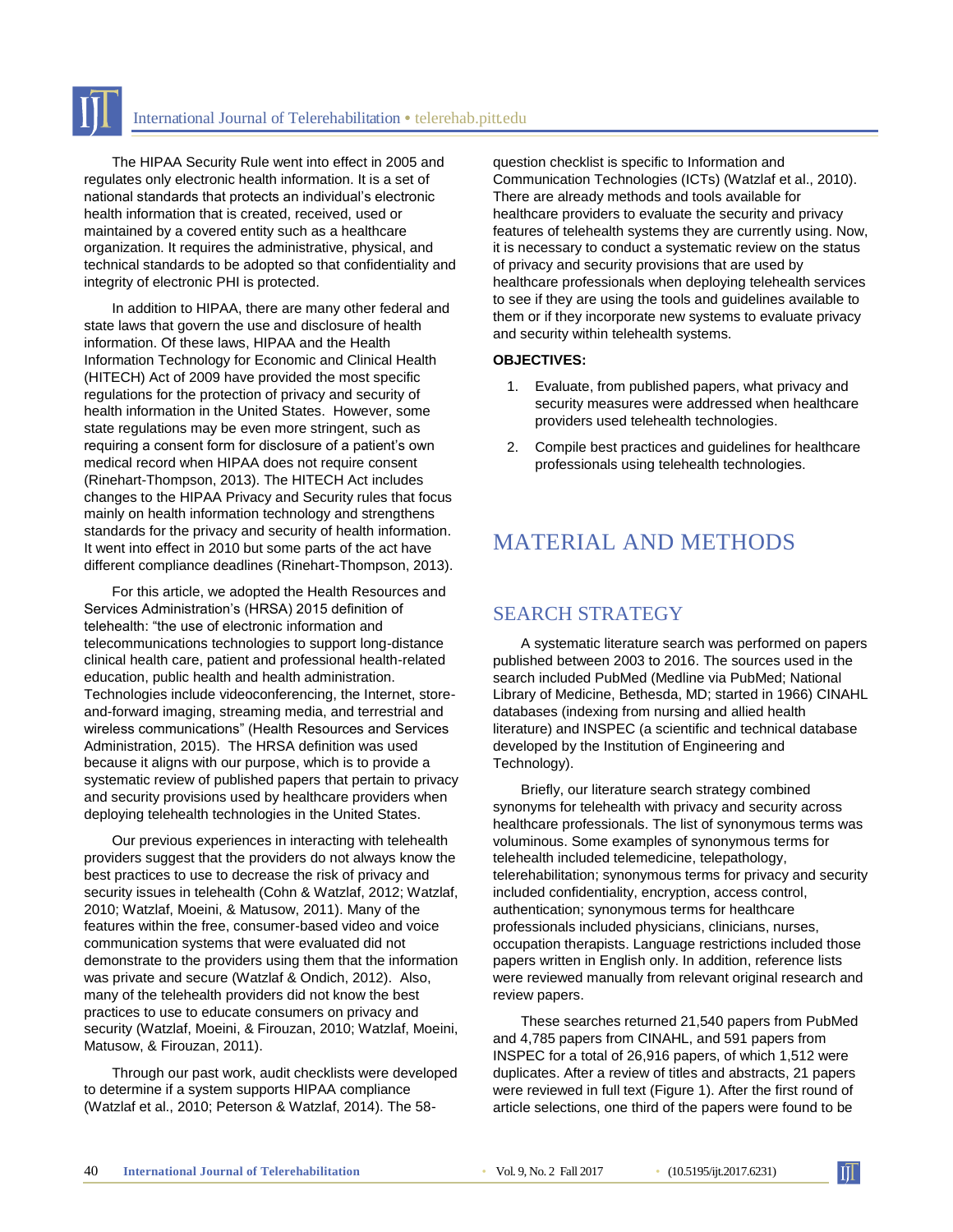international. Papers were then restricted to those in the United States since HIPAA and HITECH are laws that are enforced in the United States only and these laws are a major influence in privacy and security in the US.

The protocol for this study was based on the Preferred Reporting Items for Systematic Review and Meta-Analysis Protocols (PRISMA-P). The PRISMA-P contains 17 items that are considered essential as well as minimum components to include in systematic reviews or metaanalyses. PRISMA-P recommends that each systematic review include detailed criteria using the PICOS (participants, interventions, comparisons, outcome(s) and study design) reporting system (Moher et al., 2015). Details of the full protocol have been previously published in Prospero and the International Journal of Telerehabilitation (Watzlaf, DeAlmeida, Zhou, & Hartman, 2015; Watzlaf, DeAlmeida, Molinero, Zhou, & Hartman, 2015).

### STUDY ELIGIBILITY

To be eligible for this systematic review, published papers had to meet all the following criteria:

- 1. Published papers that included research, best practices, or recommendations on the use of telehealth and privacy or security.
- 2. Published papers that included any type of health care professional using any available telehealth for their clients with a focus on privacy and/or security, HIPAA and/or HITECH.
- 3. Published papers with full text in English.
- 4. Published papers where research or recommendations focused on the US only published between 2003-2016.
- 5. Existing solutions/best practices to privacy and security challenges, HIPAA compliance (qualitative and quantitative) in telehealth use.



Figure 1. A flow diagram of the search and selection process.

Ш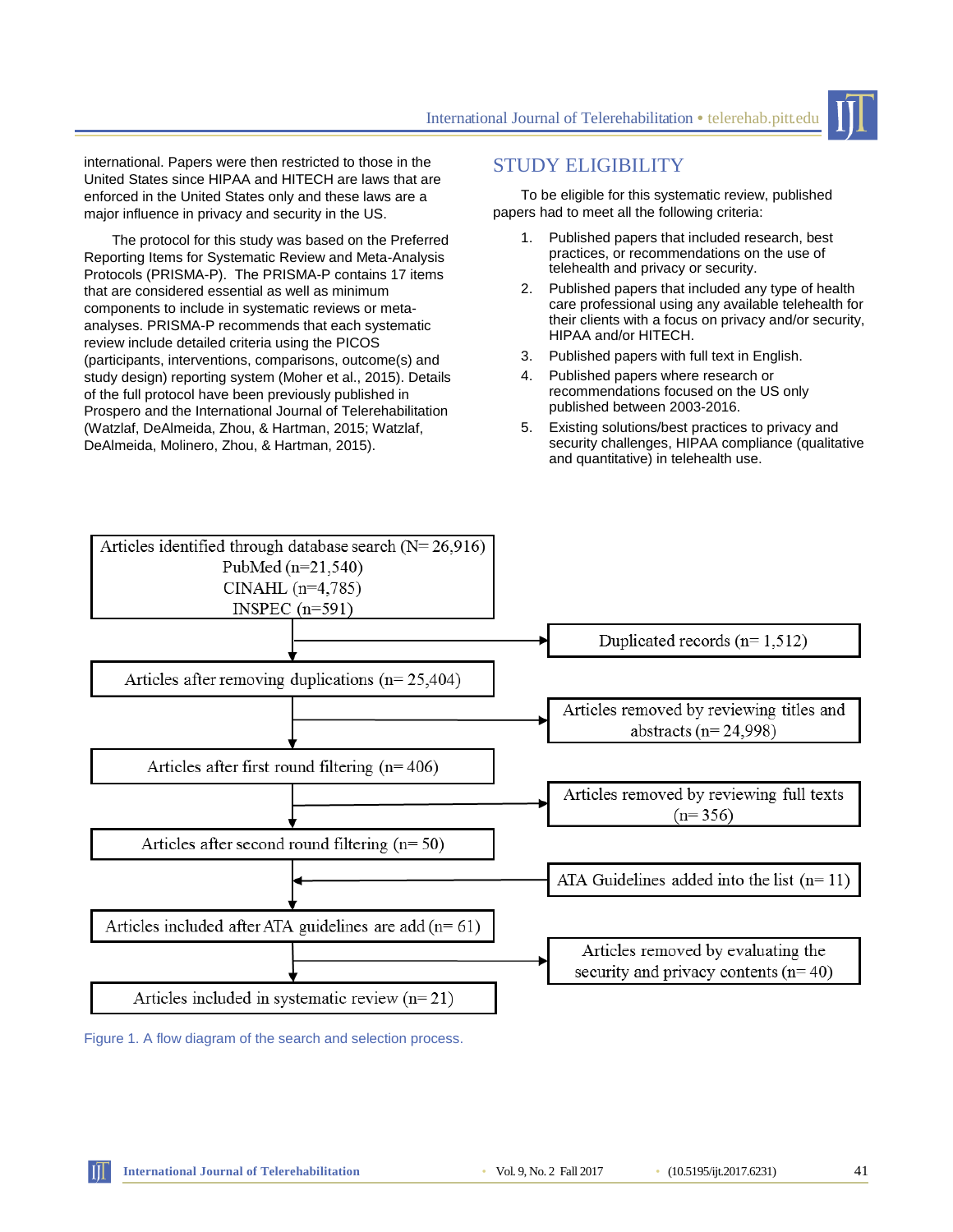### EXCLUSION OF PAPERS

Papers were reviewed and excluded in different phases:

- Phase I: Duplicates Removed. A total of 26,916 papers were found in the three databases and 1,512 were removed as duplicates to yield 25,404 papers.
- Phase II: Articles Removed by Reviewing Title and Abstract. A title/abstract review was conducted, first by two independent reviewers. A third reviewer was used to resolve disagreement (24,998 excluded, to yield a total of 406 papers).
- Phase III: Articles Removed After Reviewing Full Text. A full text review of 406 papers was conducted by all three reviewers (356 excluded, 50 papers remained).
- Phase IV: American Telemedicine Association Guidelines Added. Since the American Telemedicine Association (ATA) guidelines were not returned from the original search because they were guidelines and not peer-reviewed articles, they were added into the original list (50) because of their focus on telehealth, privacy and security (11 added. Total of 61 papers).
- Phase V: Articles Removed by Evaluating Security and Privacy Content. A review of these papers to examine security and privacy contents yielded 40 exclusions. And eventually, a total of 21 papers were included in the final systematic review.

In the initial title/abstract review the major reasons for exclusion were:

- 1. Papers were published before HIPAA was enforced in 2003
- 2. Studies were not conducted in the US and therefore did not abide by HIPAA/HITECH

In the full text review the major reasons for exclusion were that the papers did not include both telehealth and a major aspect of privacy and security related to telehealth use.

### DATA EXTRACTION PROCESS AND QUALITY ASSESSMENT

All search results were exported into EndNote libraries. EndNote is a bibliographic management system. Deduplications were performed by using the method described by Bramer et al (Bramer, Giustini, de Jonge, Holland, & Bekhuis, 2016). Studies were removed if they were found to be duplicated. The PDFs of the papers reviewed were stored in a shared Box account (i.e., a secure cloud content platform in which users can share large documents as well as collaborate, Redwood City, CA).

Each article meeting the inclusion criteria was reviewed and its characteristics documented using a standardized pre-tested data extraction form. The data extraction form captured the following data items: the three large goals of privacy and security (confidentiality, integrity, and availability); the specific techniques for achieving these goals (authentication, encryption, access control, physical security, policy, database backup, error detection, anti-virus, software patches, secure system design, intrusion detection); and the methods in each system (study designs, settings, and outcomes).

The reference librarian performed the search and only provided the title, abstract and year to the reviewers. The two reviewers (DD, VW) independently read the title and abstracts of the identified papers and determined eligibility based on the specified inclusion/exclusion criteria. To better know how to appropriately search the article titles and abstract, two of the reviewers (DD and VW) conducted a pilot study by using a small sample (n=100) of papers, made the selection and then discussed the results against the selection criteria. From this pilot study we could determine that we applied the same selection criteria for our search strategy.

Reviewers were blind to journals, study authors and institutions. Any disagreements between the reviewers were resolved by a third reviewer (LZ). Inter-rater reliability was measured using the Cohen's kappa statistical test (k). An inter-rater Kappa score was assessed during the first round of the paper selection, to ensure a Kappa score at or above 0.8 as measured by Cohen's Kappa (k) statistical test. Fulltext of studies making this first cut were reviewed.

Three reviewers screened these for inclusion/exclusion criteria. Selection disagreements were resolved through discussion and reasons for excluding studies were recorded. A form, developed in Excel, was used to extract data from selected studies and included the author, year of publication, reference; study design and sample size; setting; privacy and security descriptions; primary outcomes; study limitations, HIPAA compliance, and best practices. Reviewers assessed the overall quality of evidence for every important outcome using the GRADE four point ranked scale: (4) High; (3) Moderate; (2) Low; (1) Very low (Balshem et al., 2011). Full papers were used as evidence for decisions about the quality of evidence and the strength of recommendations. Any differences in the grading were assessed and discussed in several meetings with investigators until full consensus was reached.

### DATA SYNTHESIS

Quantitative analysis of the data from the papers was limited due to the lack of quantifiable data in the privacy and security literature. However, subcategories with similar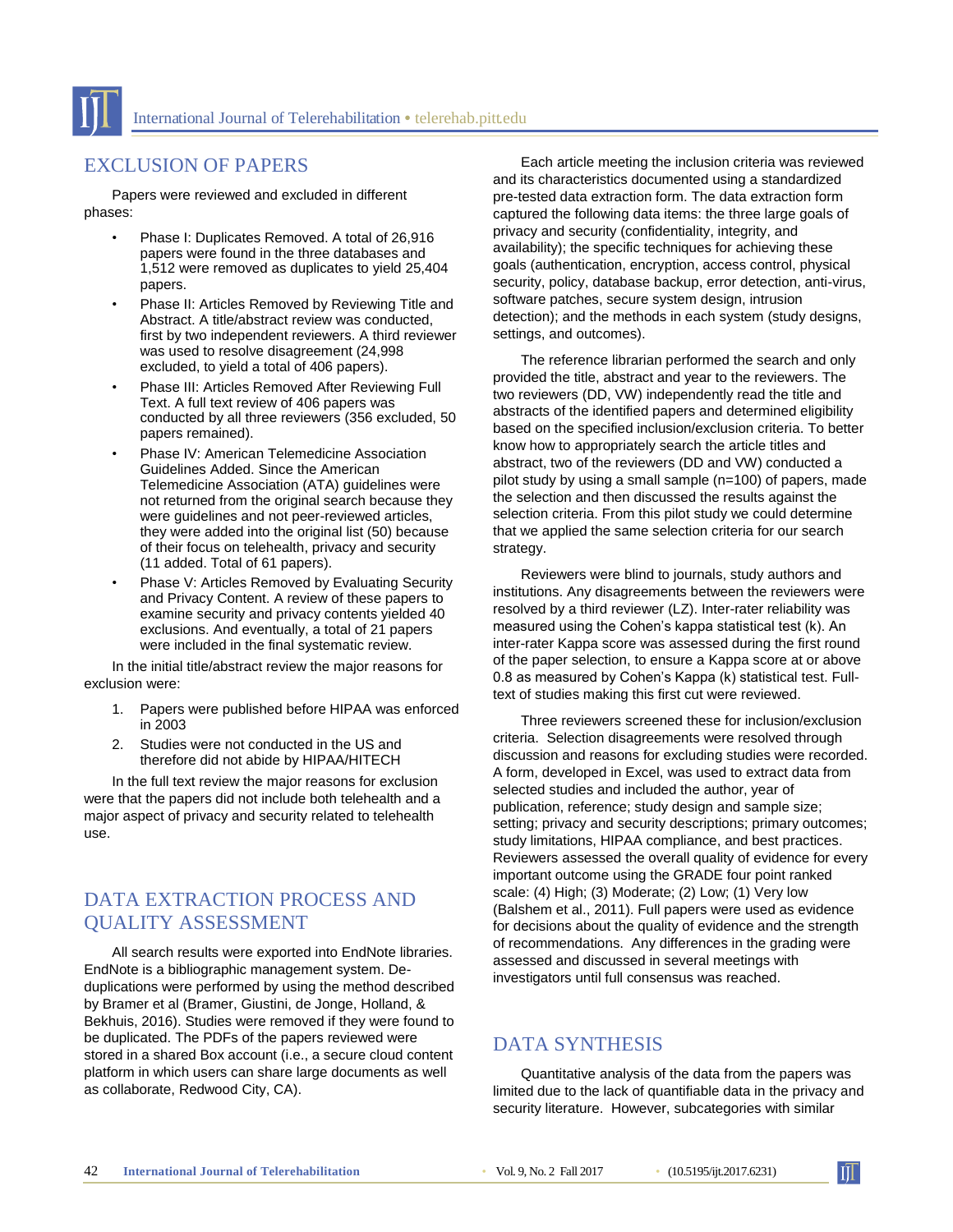characteristics received more in-depth comparisons. Investigators first broke the data into qualitative themes that related to privacy, security and administrative content. Each of those areas were broken down into subthemes such as patient rights, use, and disclosure for privacy; technical and physical for security; and organizational and education/training/personnel for administrative. Then, specific content within the 21 papers were reviewed closely and categorized across each of those themes and subthemes.

## RESULTS

### REVIEWER AGREEMENT

For the 25,404 entries reviewed by 2 reviewers the percentage of agreement was very good with the observed value of 99.04% and the 95% CI between 98.91 to 99.16 calculated per the Wilson efficient-score method. For the Cohen's kappa, the observed kappa is 0.7331 and the 95% CI are 0.7009 to 0.7653. Although the kappa is lower than 0.8, this still suggests substantial agreement (Fleiss, Cohen, & Everitt, 1969).

### TIME PERIOD AND TYPE OF STUDIES

A total of 21 papers (Watzlaf & Ondich, 2012; Watzlaf et al., 2010; Watzlaf, Moeini, Matusow, et al., 2011; Peterson & Watzlaf, 2014; Paing et al., 2009; Cason, Behl, & Ringwalt, 2012; Daniel, Sulmasy, & for the Health and Public Policy Committee of the American College of Physicians, 2015; Naam & Sanbar, 2015; American Telemedicine Association, 2009, 2011, 2014a, 2014b, 2016; Hall & McGraw, 2014; Garg & Brewer, 2011; Brous, 2016; Mullen-Fortino et al., 2012; Nieves, Candelario, Short, & Briscoe, 2009; Putrino, 2014; Demiris, 2004; Demiris, Edison, & Schopp, 2004) were selected for this systematic review. These selected papers were published between 2004 to 2016, in which 29 percent of them were published between 2011-2012. The papers included several telehealth specialties such as telerehabilitation, telepsychiatry, teletrauma, telenursing and tele-diabetes. Sixty-seven percent were guideline/policy/strategy type studies, with three using a survey or interview method (14%). Other studies included a usability study, a systematic review, a pilot study and an opinion piece. There were no randomized controlled trials found that focused on privacy and security in telehealth (Table 1).

#### Table 1. Overview of Reviewed Studies

| Overview of Studies          |                |      |  |  |  |  |  |
|------------------------------|----------------|------|--|--|--|--|--|
| <b>Time Period</b>           | #              | $\%$ |  |  |  |  |  |
| 2004-2005                    | 2              | 9.5  |  |  |  |  |  |
| 2009-2010                    | 4              | 19.0 |  |  |  |  |  |
| 2011-2012                    | 6              | 28.6 |  |  |  |  |  |
| 2013-2014                    | 5              | 23.8 |  |  |  |  |  |
| 2015-2016                    | 4              | 19.0 |  |  |  |  |  |
| Total                        | 21             | 100  |  |  |  |  |  |
| Specialties                  | #              | %    |  |  |  |  |  |
| Telepsychiatry               | $\overline{2}$ | 9.5  |  |  |  |  |  |
| Teletrauma                   | 2              | 9.5  |  |  |  |  |  |
| Telenursing                  | $\overline{2}$ | 9.5  |  |  |  |  |  |
| Telerehabilitation           | 5              | 23.8 |  |  |  |  |  |
| Telepathology                | 1              | 4.8  |  |  |  |  |  |
| Teleburn                     | 1              | 4.8  |  |  |  |  |  |
| <b>Telediabetes</b>          | 2              | 9.5  |  |  |  |  |  |
| Telesurgery                  | 1              | 4.8  |  |  |  |  |  |
| General telehealth           | 5              | 23.8 |  |  |  |  |  |
| Total                        | 21             | 100  |  |  |  |  |  |
| Type of Study                | #              | $\%$ |  |  |  |  |  |
| Guideline/policy/strategy    | 14             | 66.7 |  |  |  |  |  |
| Survey/Interview             | 3              | 14.3 |  |  |  |  |  |
| <b>Usability</b>             | 1              | 4.8  |  |  |  |  |  |
| Pilot                        | 1              | 4.8  |  |  |  |  |  |
| Opinion                      | 1              | 4.8  |  |  |  |  |  |
| Systematic/literature review | 1              | 4.8  |  |  |  |  |  |
| Total                        | 21             | 100  |  |  |  |  |  |

### DESCRIPTIVE ANALYSIS OF ALL **STUDIES**

A quantitative analysis of the privacy, security, and administrative areas that were discussed in the papers is summarized in Table 2. All studies discussed some aspect of privacy and security. Sixty-seven percent addressed patient rights to include informed consent, accessibility, confidential communications, or the patient's ability to amend their information. Thirty-eight percent addressed use and disclosure to include how video sessions are retained, authorizations for release of information to other countries, websites, and third parties, accounting of disclosures,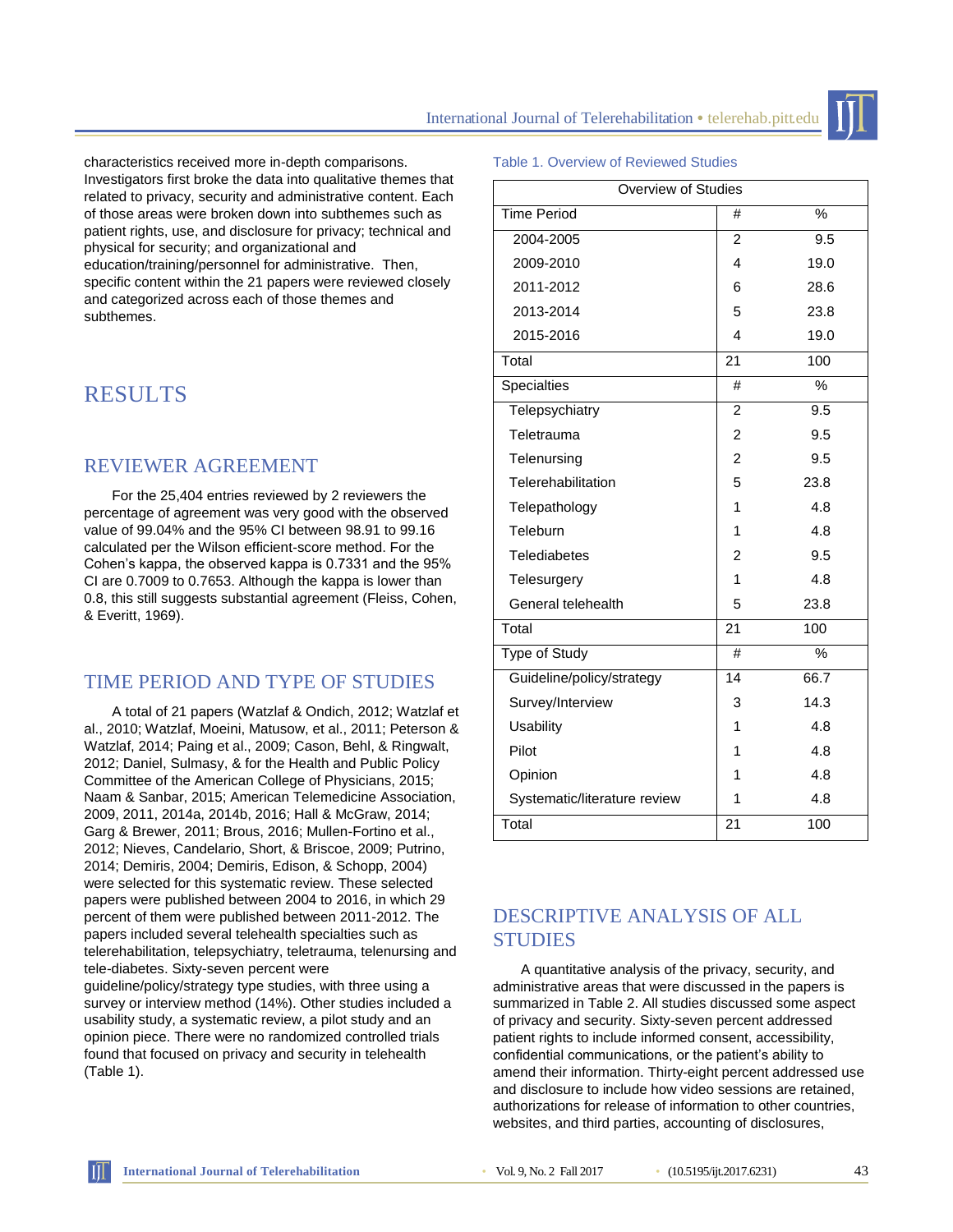purging and/or deletion schedule of files on mobile devices and audio and video muting to maintain privacy. Sixty-seven percent of the studies addressed the technical aspects of security to include encryption, two-factor authentication, data backup, storage and recovery to meet HIPAA requirements, National Institute of Standards and Technology (NIST) and Health Level-7 (HL7) recommendations. However, only 38 percent addressed the physical aspects of the telehealth session to include a secure server location, back-up generator and maintaining a secure physical environment for where the telehealth session is held. One of the studies contained a systematic review of telemedicine security and found poor reporting of methodologies for telemedicine technologies and security measures. Fifty-two percent of the papers did not discuss the organization of privacy and security through policies, procedures, Business Associate Agreements (BAAs) or compliance audits, however, 67 percent addressed the need for education and training of providers, patients and technical support workforce.

| Privacy, Security,            | #               | %    |
|-------------------------------|-----------------|------|
| <b>Administrative Content</b> |                 |      |
| Privacy                       |                 |      |
| <b>Patient Rights</b>         |                 |      |
| Yes, addressed                | 14              | 66.7 |
| No, not addressed             | $\overline{7}$  | 33.3 |
| Use and Disclosure            |                 |      |
| Yes, addressed                | 8               | 38.1 |
| No, not addressed             | 13              | 61.9 |
|                               |                 |      |
| <b>Security</b>               |                 |      |
| Technical                     |                 |      |
| Yes, addressed                | 14              | 66.7 |
| No, not addressed             | 7               | 33.3 |
| Physical                      |                 |      |
| Yes, addressed                | 8               | 38.1 |
| No, not addressed             | 13              | 61.9 |
|                               |                 |      |
| Privacy, Security,            | #               | $\%$ |
| <b>Administrative Content</b> |                 |      |
| <b>Administrative</b>         |                 |      |
| Organization (policies)       |                 |      |
| Yes, addressed                | 10 <sup>1</sup> | 47.6 |
| No, not addressed             | 11              | 52.4 |
| Education/Training/           |                 |      |
| Personnel                     |                 |      |
| Yes, addressed                | 14              | 66.7 |
| No, not addressed             | 7               | 33.3 |

#### Table 2: Privacy, Security, and Administrative Content

Table 3 provides a detailed summary of all papers for privacy, security and administrative content. Most of the patient rights content dealt with providing verbal or written informed consent in simple, easy to understand language and to have providers discuss the risks of privacy and security when using telehealth. Use of audio/video muting and a secure physical environment was also discussed to be included in the consent for treatment so that the patient understands how their information during and after the telehealth session is private. Use and disclosure was not as clearly addressed, although several papers stated that access to patient information should only be granted with proper authorization, and there was a need to have this discussed with the patient so that they understood ownership of the data before the telehealth session begins. Encryption and two-factor authentication were other major areas addressed in the papers. Some papers did provide details as to the types of encryption to use as well as meeting HIPAA and NIST requirements and recommendations. Data backups, storage of the video files, and the ability to keep them secure was also discussed. Other areas addressed included a review of consumerbased free systems and the importance of healthcare providers' understanding of which telehealth technologies meet federal, state, and local laws. Other areas mentioned included performing an overall privacy and security assessment of the telehealth system and to maintain security solutions specific to the telehealth system, making sure that confidentiality and security are a primary concern. Many of the papers expressed the need for overall provider and patient awareness, education and training and policies on keeping telehealth information private and secure, and policies that specify who can be included in the telehealth session. Other papers expressed the need for maintaining a BAA with the vendor providing the telehealth system. Some papers addressed the need for more research on the effectiveness of telemedicine to include telehealth security training, legal liability, HIPAA compliance and the importance of an independent assessment of overall privacy and security. Some of the papers described the lack of current scientific studies around privacy and security in telehealth and the need for more studies that demonstrate the effectiveness of best practices in privacy and security of telehealth (Table 3).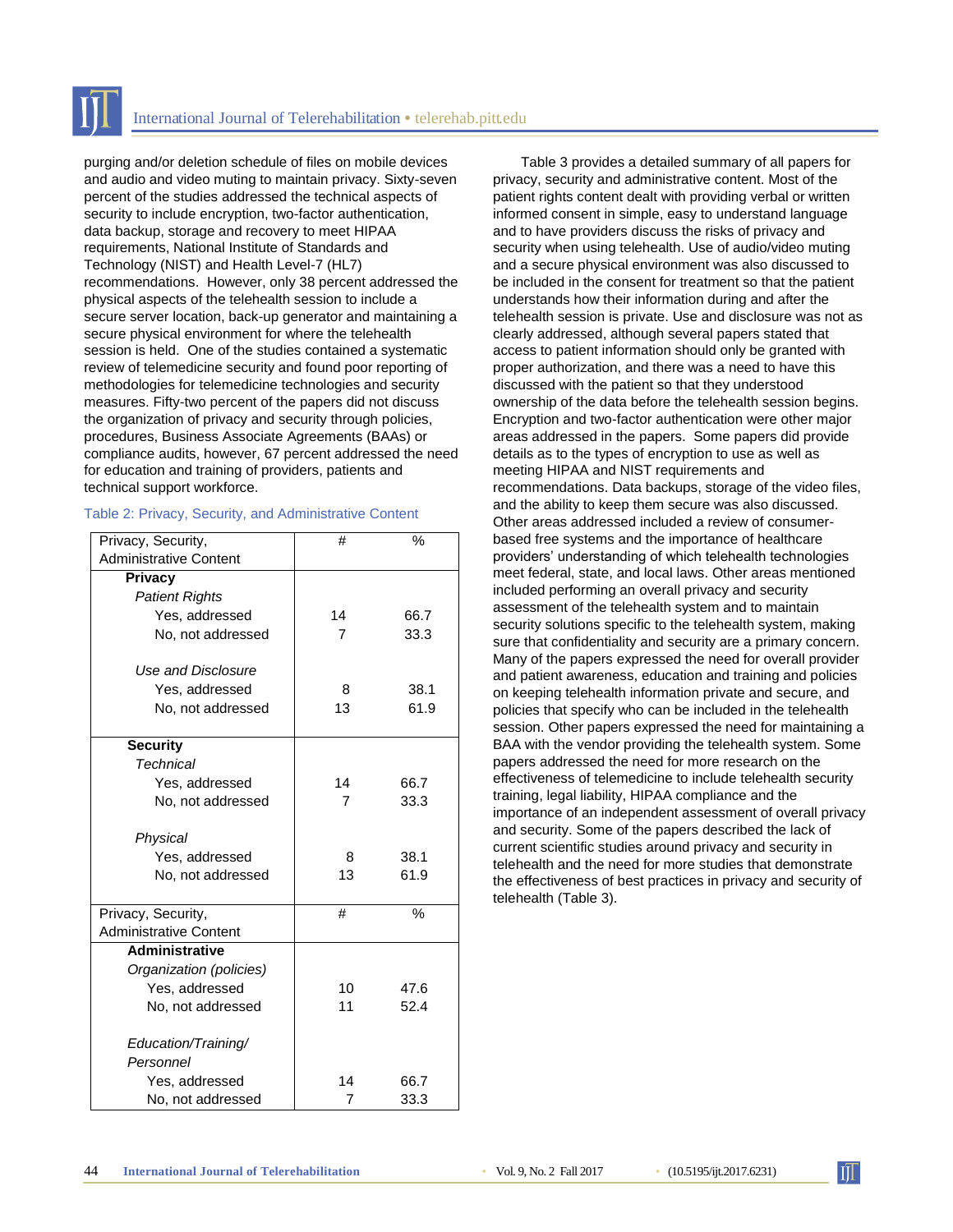

#### Table 3: Detailed Summary of All Papers for Privacy, Security and Administrative Content

|                                                                                                                                   | Privacy                                                                                                                                                                 |                                                                                                                             | Security                                                                                                                                                                                                                                                                                                                                                                     |                                                                                                                                                                                                                                            | Administrative                                                                                                                 |                                                                                                                                                                                                      |
|-----------------------------------------------------------------------------------------------------------------------------------|-------------------------------------------------------------------------------------------------------------------------------------------------------------------------|-----------------------------------------------------------------------------------------------------------------------------|------------------------------------------------------------------------------------------------------------------------------------------------------------------------------------------------------------------------------------------------------------------------------------------------------------------------------------------------------------------------------|--------------------------------------------------------------------------------------------------------------------------------------------------------------------------------------------------------------------------------------------|--------------------------------------------------------------------------------------------------------------------------------|------------------------------------------------------------------------------------------------------------------------------------------------------------------------------------------------------|
| Article Title, Year<br>Journal<br>Type of Study                                                                                   | <b>Patient Rights</b><br>(access, amend, right to<br>confidential<br>communications,<br>informed consent etc.)                                                          | Use & Disclosure<br>(authorizations,<br>accounting of<br>disclosures, de-<br>identification of<br>data etc.)                | Technical<br>(encryption, access<br>control, authentication,<br>data backup, storage,<br>recovery)                                                                                                                                                                                                                                                                           | Physical<br>(secure server<br>location, backup<br>generator etc.)                                                                                                                                                                          | Organizational<br>(policies, BAAs,<br>auditing)                                                                                | Education/<br>Training/<br>Personnel                                                                                                                                                                 |
| (American<br>Telemedicine<br>Association,<br>2009)<br><b>Evidence Based</b><br>Practice for<br><b>Telemental Health</b><br>Policy | Keep physical<br>surroundings private<br>using audio/video<br>muting; Considered<br>essential to easily<br>change from public to<br>private audio mode.                 |                                                                                                                             |                                                                                                                                                                                                                                                                                                                                                                              |                                                                                                                                                                                                                                            |                                                                                                                                |                                                                                                                                                                                                      |
| (American<br>Telemedicine<br>Association,<br>2014a)<br>Clinical<br>Guidelines for<br>Telepathology<br>Policy                      | Unauthorized persons<br>should not have<br>access to sensitive<br>information.<br>Use audio/video<br>muting, and easily<br>change from public to<br>private audio mode. | Consideration<br>should be given to<br>periodic purging or<br>deletion of<br>telepathology files<br>from mobile<br>devices. | Data transmission must<br>be secure through<br>encryption that meets<br>recognized standards.<br>Mobile device use<br>requires a passphrase<br>or other equivalent<br>security feature, multi-<br>factor authentication,<br>inactivity timeout<br>function with<br>passphrase or re-<br>authentication to access<br>the device after timeout<br>is exceeded (15<br>minutes). | Give providers the<br>capability to use<br>remote wiping if<br>device lost or stolen.<br>Back up or store on<br>secure data storage<br>locations. Do not<br>use cloud services if<br>they cannot comply<br>in keeping PHI<br>confidential. | Mobile devices<br>should be kept in<br>the provider's<br>possession when<br>traveling or in an<br>uncontrolled<br>environment. | Those in charge of<br>technology should know<br>technology security.<br>Mobile devices should be<br>kept in the provider's<br>possession when traveling<br>or in an uncontrolled<br>environment.     |
| (American<br>Telemedicine<br>Association,<br>2016)<br>Practice<br>Guidelines for<br>Teleburn                                      | Informed consent:<br>discuss with patient<br>about the telehealth<br>session and use simple<br>language especially<br>when describing all<br>privacy and security       |                                                                                                                             | If transmission data are<br>stored on hard drive,<br>use Federal Information<br><b>Processing Standard</b><br>(FIPS) 140-2 encryption<br>AES as acceptable<br>levels of security.                                                                                                                                                                                            |                                                                                                                                                                                                                                            |                                                                                                                                | Those in charge of the<br>technology should educate<br>users with respect to all<br>privacy and security options.<br>Educate patients on the<br>potential for inadvertently<br>storing data and PHI; |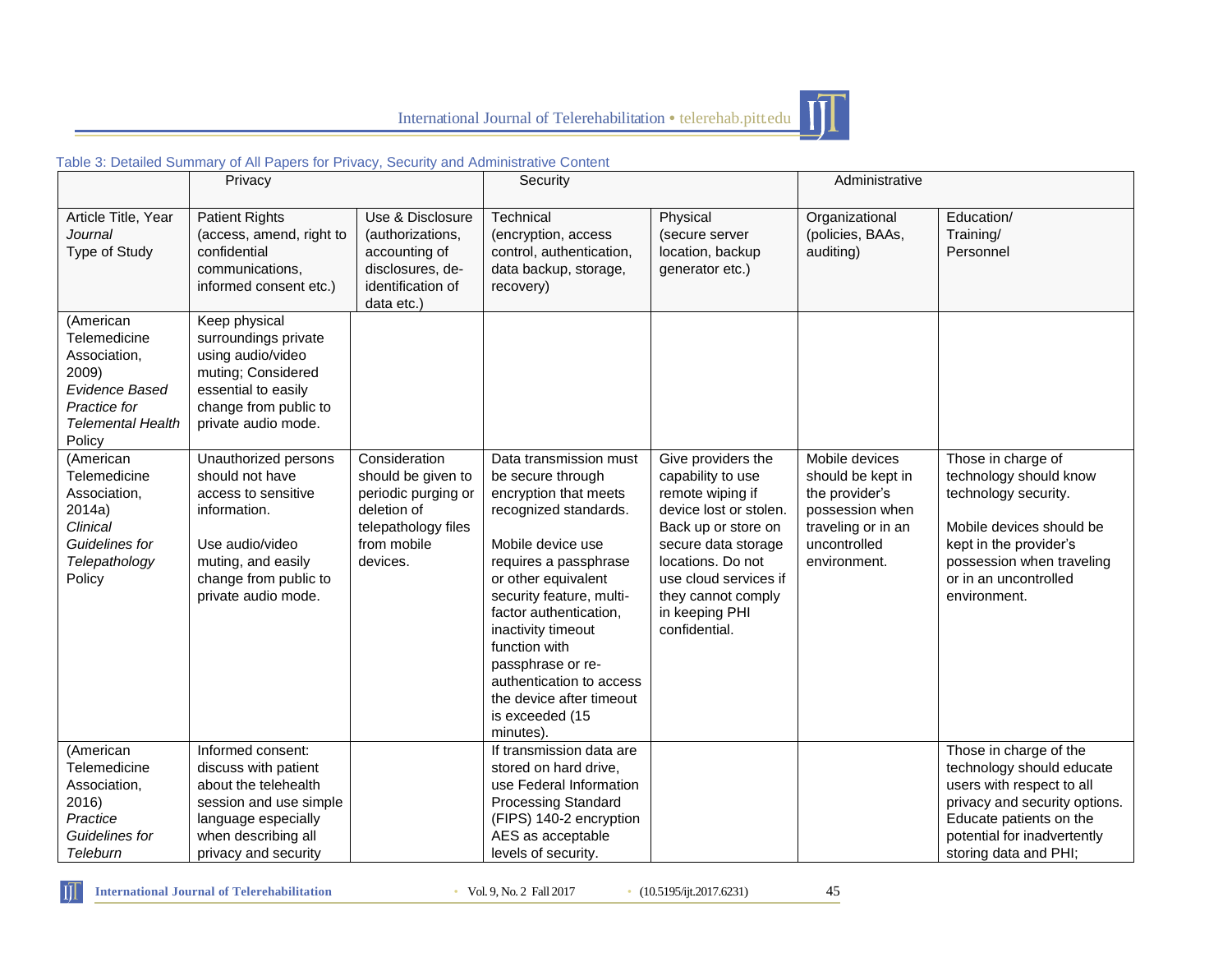

|                                                                                                                                                                                                  | Privacy                                                                                                                                                                                                                                                                                                                                                                                               |                                                                                                                                                                                                                                                                                                                    | Security                                                                                                                                                                                                                                                                                                                                                                                                    |                                                                                                                                                                                                                                                                                                                                                                               | Administrative                                                  |                                                                                                                                                                                                                                                        |
|--------------------------------------------------------------------------------------------------------------------------------------------------------------------------------------------------|-------------------------------------------------------------------------------------------------------------------------------------------------------------------------------------------------------------------------------------------------------------------------------------------------------------------------------------------------------------------------------------------------------|--------------------------------------------------------------------------------------------------------------------------------------------------------------------------------------------------------------------------------------------------------------------------------------------------------------------|-------------------------------------------------------------------------------------------------------------------------------------------------------------------------------------------------------------------------------------------------------------------------------------------------------------------------------------------------------------------------------------------------------------|-------------------------------------------------------------------------------------------------------------------------------------------------------------------------------------------------------------------------------------------------------------------------------------------------------------------------------------------------------------------------------|-----------------------------------------------------------------|--------------------------------------------------------------------------------------------------------------------------------------------------------------------------------------------------------------------------------------------------------|
| Article Title, Year<br>Journal<br>Type of Study                                                                                                                                                  | <b>Patient Rights</b><br>(access, amend, right to<br>confidential<br>communications,<br>informed consent etc.)                                                                                                                                                                                                                                                                                        | Use & Disclosure<br>(authorizations,<br>accounting of<br>disclosures, de-<br>identification of<br>data etc.)                                                                                                                                                                                                       | Technical<br>(encryption, access<br>control, authentication,<br>data backup, storage,<br>recovery)                                                                                                                                                                                                                                                                                                          | Physical<br>(secure server<br>location, backup<br>generator etc.)                                                                                                                                                                                                                                                                                                             | Organizational<br>(policies, BAAs,<br>auditing)                 | Education/<br>Training/<br>Personnel                                                                                                                                                                                                                   |
| Policy                                                                                                                                                                                           | issues such as<br>encryption, store-<br>forward transmissions<br>of data/images,<br>videoconferencing etc.<br>Key topics should<br>include confidentiality<br>and limits to<br>confidentiality in<br>electronic<br>communications; how<br>patient information will<br>be documented and<br>stored.                                                                                                    |                                                                                                                                                                                                                                                                                                                    | Pre-boot authentication<br>should also be used.                                                                                                                                                                                                                                                                                                                                                             |                                                                                                                                                                                                                                                                                                                                                                               |                                                                 | intention to record services:<br>methods of storage; how<br>PHI will be shared with<br>authorized users and<br>encrypted for maximum<br>security; recordings will be<br>streamed to protect<br>accidental or unauthorized<br>file sharing or transfer. |
| (American<br>Telemedicine<br>Association,<br>2014b)<br>Core Operational<br>Guidelines for<br><b>Telehealth</b><br>Services Involving<br>Provider-Patient<br><i><b>Interactions</b></i><br>Policy | Healthcare providers<br>should provide to the<br>patient verbal/written<br>information related to<br>privacy and security;<br>potential risks and<br>confidentiality in easy<br>to understand<br>language, especially<br>when discussing<br>encryption or potential<br>for technical failures;<br>limits to confidential<br>communication.<br>documentation and<br>storage of patient<br>information. | Access to<br>recordings only<br>granted to<br>authorized users.<br>Stream to protect<br>from accidental or<br>unauthorized file<br>sharing/transfer.<br><b>Privacy Features</b><br>should include:<br>audio, video<br>muting, easily<br>change from<br>public to private<br>mode, privacy of<br>the mobile device. | Multi-factor<br>authentication; inactivity<br>timeout function; keep<br>mobile devices with<br>provider always; wipe or<br>disable mobile device if<br>lost or stolen.<br>Audio, video and all<br>other data transmission<br>should use encryption<br>(at least on the side of<br>the healthcare<br>professional) that meets<br>recognized standards.<br>Use software that has<br>appropriate verification, | All devices should<br>have up to date<br>security software,<br>device management<br>software to provide<br>consistent oversight<br>of applications,<br>device and data<br>configuration and<br>security, backup<br>plan for<br>communication<br>between sites and<br>discussed with the<br>patient. Only allow<br>one session to be<br>open at one time<br>and if there is an | Establish<br>guidelines for<br>periodic purging or<br>deletion. | Providers should give<br>guidance to patients about<br>inadvertently storing PHI<br>and how best to protect<br>privacy. Discuss recording of<br>services, how information<br>will be stored and how<br>privacy will be protected.                      |

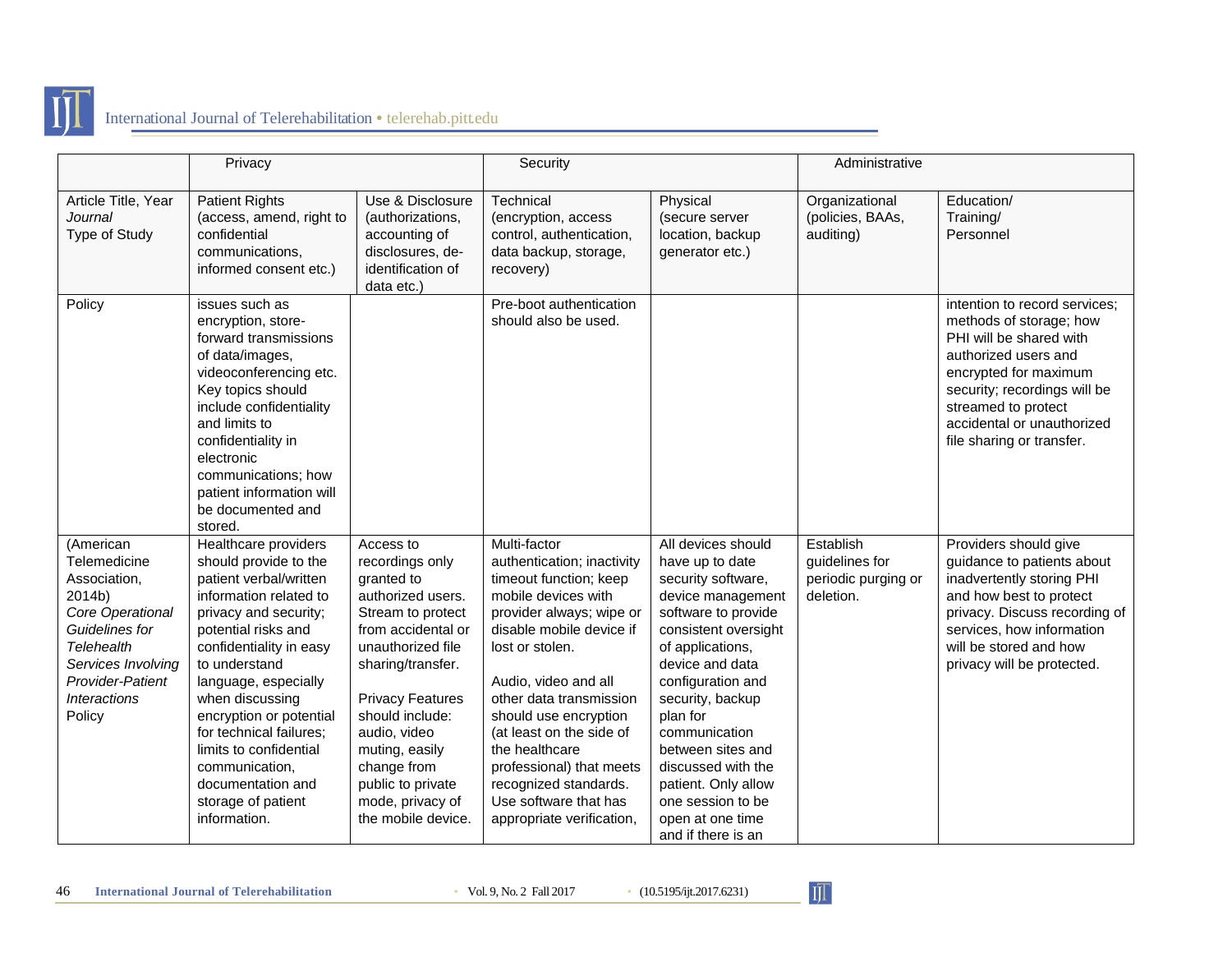



|                                                          | Privacy                                                                                                                                                                                              |                                                                                                              | Security                                                                                                                                                                                                                  |                                                                                                                                                                                                                                                                                                                                                                                                                                         | Administrative                                  |                                                                                                                                                                                                                                              |
|----------------------------------------------------------|------------------------------------------------------------------------------------------------------------------------------------------------------------------------------------------------------|--------------------------------------------------------------------------------------------------------------|---------------------------------------------------------------------------------------------------------------------------------------------------------------------------------------------------------------------------|-----------------------------------------------------------------------------------------------------------------------------------------------------------------------------------------------------------------------------------------------------------------------------------------------------------------------------------------------------------------------------------------------------------------------------------------|-------------------------------------------------|----------------------------------------------------------------------------------------------------------------------------------------------------------------------------------------------------------------------------------------------|
| Article Title, Year<br>Journal<br>Type of Study          | <b>Patient Rights</b><br>(access, amend, right to<br>confidential<br>communications,<br>informed consent etc.)                                                                                       | Use & Disclosure<br>(authorizations,<br>accounting of<br>disclosures, de-<br>identification of<br>data etc.) | Technical<br>(encryption, access<br>control, authentication,<br>data backup, storage,<br>recovery)                                                                                                                        | Physical<br>(secure server<br>location, backup<br>generator etc.)                                                                                                                                                                                                                                                                                                                                                                       | Organizational<br>(policies, BAAs,<br>auditing) | Education/<br>Training/<br>Personnel                                                                                                                                                                                                         |
|                                                          | Should also discuss a<br>policy for the patient<br>sharing portions of this<br>information with public<br>and written<br>agreements may be<br>needed to protect both<br>the patient and<br>provider. |                                                                                                              | confidentiality, and<br>security measures.<br>If services are recorded.<br>store in a secure<br>location and make<br>accessible to authorized<br>users only.                                                              | attempt to open an<br>additional session<br>the system will<br>automatically log off<br>the first session or<br>block the second<br>session from being<br>opened.<br>Session logs should<br>be secured in a<br>separate location<br>and only granted to<br>authorized users.<br>Back up to or store<br>on secure data<br>storage locations.<br>Do not use cloud<br>services if they<br>cannot comply in<br>keeping PHI<br>confidential. |                                                 |                                                                                                                                                                                                                                              |
| Brous, 2016)<br>American Journal<br>of Nursing<br>Policy | Nurses must meet<br>medical information<br>and patient privacy<br>requirements of<br>HIPAA, as well as<br>state privacy laws,<br>organizational policies,<br>and ethical standards.                  |                                                                                                              | Devices that contain<br>PHI must meet security<br>requirements, and<br>wireless<br>communications must<br>have cybersecurity<br>protection; electronic<br>files must be stored in a<br>manner that ensures<br>privacy and |                                                                                                                                                                                                                                                                                                                                                                                                                                         |                                                 | All providers should be<br>educated on how to prevent<br>data breaches when<br>communicating information<br>via telehealth, transmitting<br>images or audio or video<br>files electronically and on<br>how to respond when they<br>do occur. |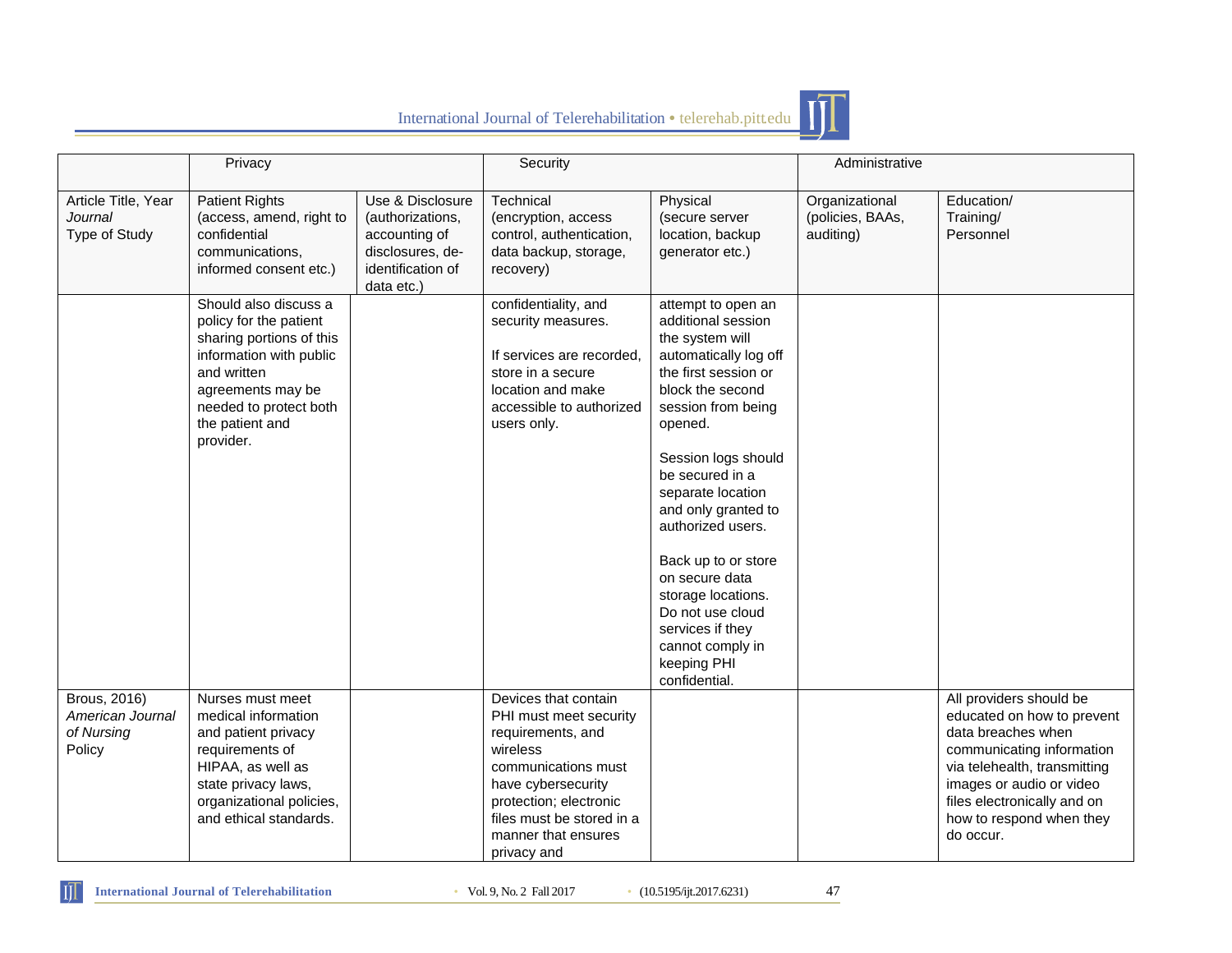

|                                                                                                      | Privacy                                                                                                        |                                                                                                              | Security                                                                                           |                                                                   | Administrative                                                                                                                         |                                                                                                                                                                                                                                                                                                                                                                                                                                                                                                                          |
|------------------------------------------------------------------------------------------------------|----------------------------------------------------------------------------------------------------------------|--------------------------------------------------------------------------------------------------------------|----------------------------------------------------------------------------------------------------|-------------------------------------------------------------------|----------------------------------------------------------------------------------------------------------------------------------------|--------------------------------------------------------------------------------------------------------------------------------------------------------------------------------------------------------------------------------------------------------------------------------------------------------------------------------------------------------------------------------------------------------------------------------------------------------------------------------------------------------------------------|
| Article Title, Year<br>Journal<br>Type of Study                                                      | <b>Patient Rights</b><br>(access, amend, right to<br>confidential<br>communications,<br>informed consent etc.) | Use & Disclosure<br>(authorizations,<br>accounting of<br>disclosures, de-<br>identification of<br>data etc.) | Technical<br>(encryption, access<br>control, authentication,<br>data backup, storage,<br>recovery) | Physical<br>(secure server<br>location, backup<br>generator etc.) | Organizational<br>(policies, BAAs,<br>auditing)                                                                                        | Education/<br>Training/<br>Personnel                                                                                                                                                                                                                                                                                                                                                                                                                                                                                     |
|                                                                                                      |                                                                                                                |                                                                                                              | confidentiality since<br>audio and video<br>recordings are<br>susceptible to hacking.              |                                                                   |                                                                                                                                        | To meet HIPAA standards<br>any systems that transmit or<br>store electronic information<br>about patients must be<br>operated and monitored by<br>computer technicians with<br>expertise in security<br>measures. Also, all health<br>care providers should check<br>state privacy laws which can<br>be more stringent than<br>HIPAA. The National<br><b>Telehealth Policy Resource</b><br>Center provides state-<br>specific information on laws,<br>regulations, reimbursement<br>policies and pending<br>legislation. |
| (Cason et al.,<br>2012)<br><i><b>International</b></i><br>Journal of<br>Telerehabilitation<br>Survey | 44% of providers<br>surveyed expressed<br>concerns with privacy<br>issues                                      |                                                                                                              | 40% of providers<br>surveyed expressed<br>concerns with security<br>issues                         | Need for secure and<br>private delivery<br>platforms              |                                                                                                                                        | Personnel shortages in<br>telehealth delivery                                                                                                                                                                                                                                                                                                                                                                                                                                                                            |
| (Daniel et al.,<br>2015)<br>Annals of Internal<br>Medicine<br><b>Policy Position</b><br>Paper        |                                                                                                                |                                                                                                              |                                                                                                    |                                                                   | Skype not<br>considered HIPAA<br>compliant since no<br><b>BAA with Microsoft.</b><br>Skype was<br>noncompliant with<br>Oklahoma Health |                                                                                                                                                                                                                                                                                                                                                                                                                                                                                                                          |

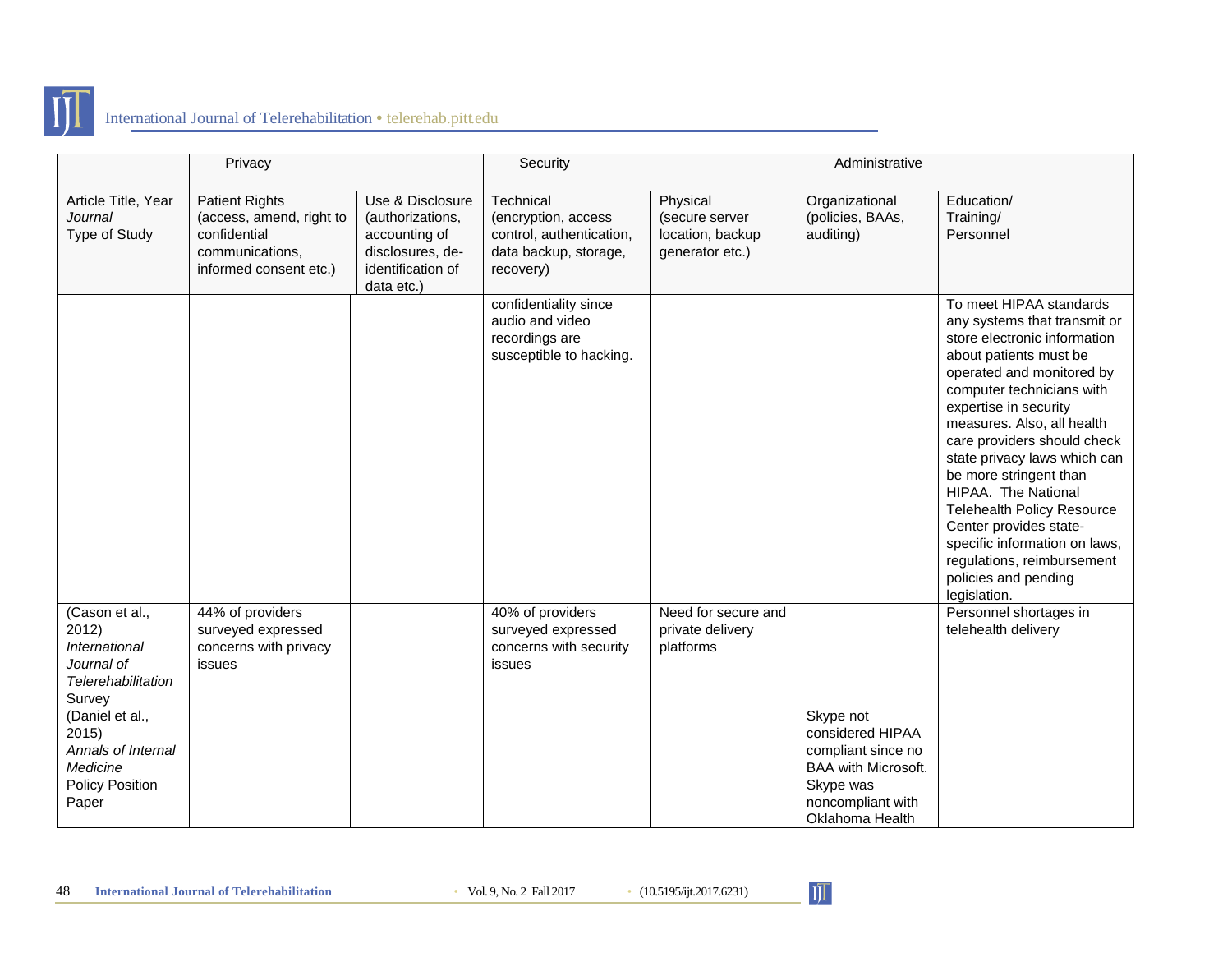

|                                                                                                             | Privacy                                                                                                                                                                                                          |                                                                                                                                                                                    | Security                                                                                           |                                                                   | Administrative                                  |                                                                                                                                                                                                                                                                                                                                                                                                                                                                                     |
|-------------------------------------------------------------------------------------------------------------|------------------------------------------------------------------------------------------------------------------------------------------------------------------------------------------------------------------|------------------------------------------------------------------------------------------------------------------------------------------------------------------------------------|----------------------------------------------------------------------------------------------------|-------------------------------------------------------------------|-------------------------------------------------|-------------------------------------------------------------------------------------------------------------------------------------------------------------------------------------------------------------------------------------------------------------------------------------------------------------------------------------------------------------------------------------------------------------------------------------------------------------------------------------|
| Article Title, Year<br>Journal<br>Type of Study                                                             | <b>Patient Rights</b><br>(access, amend, right to<br>confidential<br>communications,<br>informed consent etc.)                                                                                                   | Use & Disclosure<br>(authorizations,<br>accounting of<br>disclosures, de-<br>identification of<br>data etc.)                                                                       | Technical<br>(encryption, access<br>control, authentication,<br>data backup, storage,<br>recovery) | Physical<br>(secure server<br>location, backup<br>generator etc.) | Organizational<br>(policies, BAAs,<br>auditing) | Education/<br>Training/<br>Personnel                                                                                                                                                                                                                                                                                                                                                                                                                                                |
|                                                                                                             |                                                                                                                                                                                                                  |                                                                                                                                                                                    |                                                                                                    |                                                                   | Care Authority's<br>policy.                     |                                                                                                                                                                                                                                                                                                                                                                                                                                                                                     |
| (Demiris et al.,<br>2004)<br>Telemedicine<br>Journal and e-<br>Health<br>Interview<br><b>Research Study</b> | 18.7% need for digital<br>images to be captured<br>and store in EHR at<br>point of care.                                                                                                                         |                                                                                                                                                                                    |                                                                                                    |                                                                   |                                                 | 56.2% did not believe that<br>security and privacy risks<br>would be increased when<br>using telemedicine; 31.2%<br>said they did not know<br>enough to respond to the<br>question; and 12.5 %<br>believed there could be<br>increased risk.<br>9.3% said technical support<br>not readily available;<br>All providers were not<br>influenced in their ability to<br>ask questions due to<br>concerns over security or<br>privacy.<br>Further education is needed<br>on this topic. |
| (Demiris, $2004$ )<br>International<br>Journal of<br>Electronic<br>Healthcare<br>Policy Overview            | Privacy, storage,<br>transmission of images<br>and maintenance of<br>video/audio recordings<br>and other PHI must be<br>examined and<br>addressed as<br>transmission of this<br>data over<br>communication lines | Access to<br>ownership of data<br>must be<br>addressed with<br>the patient since<br>some patients<br>share this data<br>with a web server<br>owned by a third<br>party that allows |                                                                                                    |                                                                   |                                                 |                                                                                                                                                                                                                                                                                                                                                                                                                                                                                     |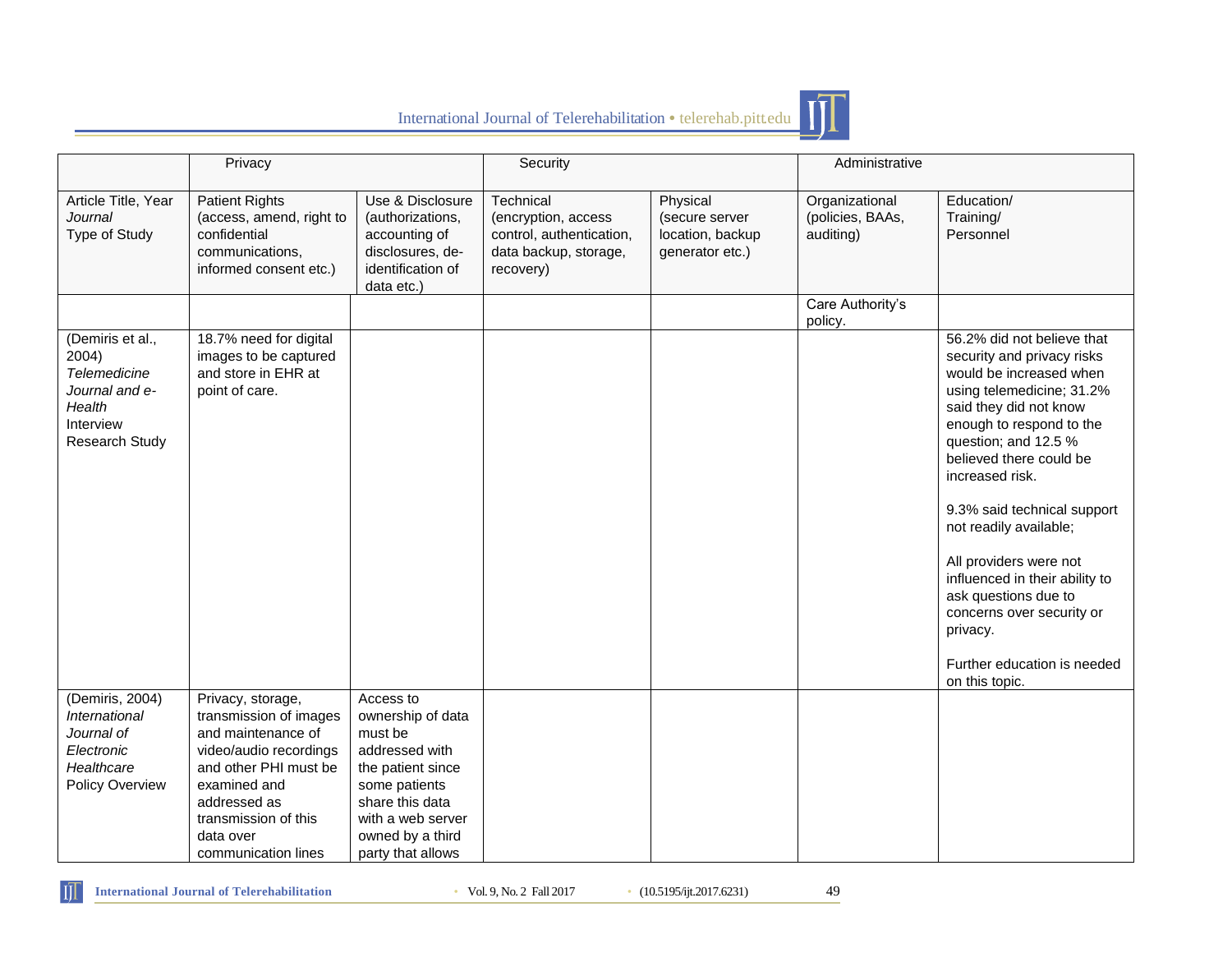

|                                                                                                             | Privacy                                                                                                        |                                                                                                              | Security                                                                                                                                                                                                                                                                                                                                                                                                                                                                                                                                                                                                                                                                 |                                                                   | Administrative                                  |                                                                                                                                                                                                                                                                                                          |
|-------------------------------------------------------------------------------------------------------------|----------------------------------------------------------------------------------------------------------------|--------------------------------------------------------------------------------------------------------------|--------------------------------------------------------------------------------------------------------------------------------------------------------------------------------------------------------------------------------------------------------------------------------------------------------------------------------------------------------------------------------------------------------------------------------------------------------------------------------------------------------------------------------------------------------------------------------------------------------------------------------------------------------------------------|-------------------------------------------------------------------|-------------------------------------------------|----------------------------------------------------------------------------------------------------------------------------------------------------------------------------------------------------------------------------------------------------------------------------------------------------------|
| Article Title, Year<br>Journal<br>Type of Study                                                             | <b>Patient Rights</b><br>(access, amend, right to<br>confidential<br>communications,<br>informed consent etc.) | Use & Disclosure<br>(authorizations,<br>accounting of<br>disclosures, de-<br>identification of<br>data etc.) | Technical<br>(encryption, access<br>control, authentication,<br>data backup, storage,<br>recovery)                                                                                                                                                                                                                                                                                                                                                                                                                                                                                                                                                                       | Physical<br>(secure server<br>location, backup<br>generator etc.) | Organizational<br>(policies, BAAs,<br>auditing) | Education/<br>Training/<br>Personnel                                                                                                                                                                                                                                                                     |
|                                                                                                             | have concerns of<br>privacy violations.                                                                        | providers to log in<br>and access their<br>patient's data.                                                   |                                                                                                                                                                                                                                                                                                                                                                                                                                                                                                                                                                                                                                                                          |                                                                   |                                                 |                                                                                                                                                                                                                                                                                                          |
| (Garg & Brewer,<br>2011)<br>Journal of<br><b>Diabetes Science</b><br>and Technology<br>Systematic<br>Review |                                                                                                                |                                                                                                              | Many telemedicine<br>researchers are<br>unfamiliar with the field<br>of security in general.<br>The authors found<br>instances of poor<br>encryption standards,<br>designs of<br>communication<br>protocols with no proof<br>of security, HIPAA or<br>HL7 compliance.<br>Reliability and<br>availability of the<br>systems are key since<br>many provide critical life<br>supporting systems for<br>people with diabetes<br>and other chronic<br>illnesses. Data integrity,<br>the quality of security<br>research, network<br>security and<br>cryptography all need to<br>be improved as well,<br>per this systematic<br>review of security of<br>telemedicine systems. |                                                                   |                                                 | Most of the papers in the<br>systematic review of security<br>in telehealth did not address<br>training, legal liability, or<br>HIPAA and HL7 compliance.<br>Another area that was<br>neglected was research on<br>availability or the measures<br>used to ensure availability of<br>telehealth systems. |

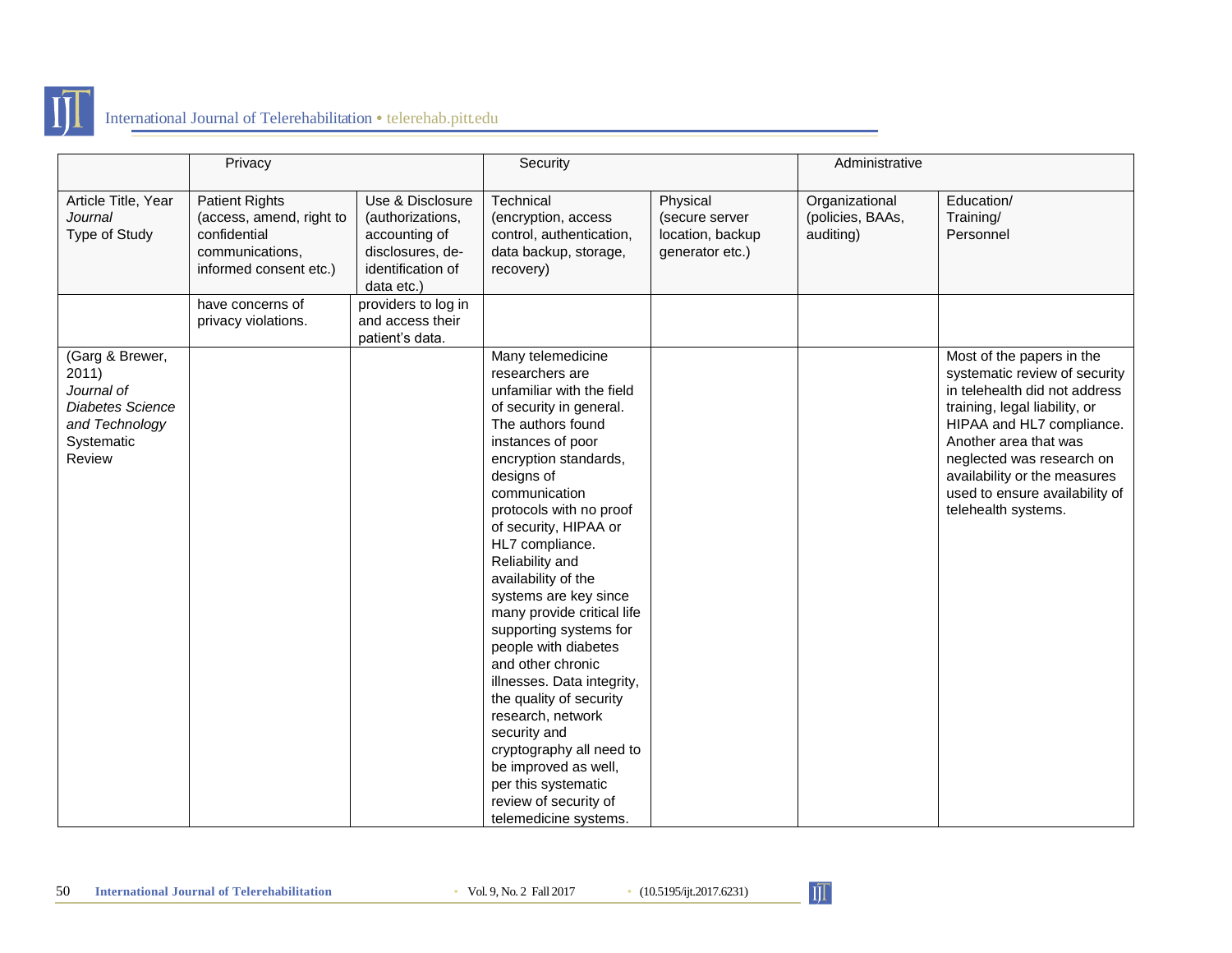

|                                                                                             | Privacy                                                                                                        |                                                                                                              | Security                                                                                           |                                                                   | Administrative                                                                                                                                                                                                           |                                                                                                                                                                                                                                                                                                                                |
|---------------------------------------------------------------------------------------------|----------------------------------------------------------------------------------------------------------------|--------------------------------------------------------------------------------------------------------------|----------------------------------------------------------------------------------------------------|-------------------------------------------------------------------|--------------------------------------------------------------------------------------------------------------------------------------------------------------------------------------------------------------------------|--------------------------------------------------------------------------------------------------------------------------------------------------------------------------------------------------------------------------------------------------------------------------------------------------------------------------------|
| Article Title, Year<br>Journal<br>Type of Study                                             | <b>Patient Rights</b><br>(access, amend, right to<br>confidential<br>communications,<br>informed consent etc.) | Use & Disclosure<br>(authorizations,<br>accounting of<br>disclosures, de-<br>identification of<br>data etc.) | Technical<br>(encryption, access<br>control, authentication,<br>data backup, storage,<br>recovery) | Physical<br>(secure server<br>location, backup<br>generator etc.) | Organizational<br>(policies, BAAs,<br>auditing)                                                                                                                                                                          | Education/<br>Training/<br>Personnel                                                                                                                                                                                                                                                                                           |
| (Hall & McGraw,<br>2014)<br><b>Health Affairs</b><br>Policy                                 |                                                                                                                |                                                                                                              |                                                                                                    |                                                                   | No federal agency<br>has authority to<br>enact P&S<br>requirements to<br>cover the entire<br>telehealth<br>ecosystem and<br>these authors<br>advocate for the<br><b>Federal Trade</b><br>Commission (FTC)<br>to do this. |                                                                                                                                                                                                                                                                                                                                |
| (Mullen-Fortino et<br>al., 2012)<br>American Journal<br>of Critical Care<br>Survey Research |                                                                                                                |                                                                                                              |                                                                                                    |                                                                   |                                                                                                                                                                                                                          | 179 nurses that use<br>telemedicine were surveyed<br>and 11% of nurses surveyed<br>believe it is intrusive; 27%<br>believe it decreases patient<br>privacy and 13% believe it<br>creates a feeling of being<br>spied upon. It is important<br>to change these perceptions<br>of nurses for telehealth<br>technology to expand. |
| (Naam & Sanbar,<br>2015)<br>Journal of Hand<br>Surgery<br>Policy                            | Verbal or written<br>informed consent<br>required from patients<br>or representative's<br>office visit         |                                                                                                              |                                                                                                    |                                                                   | Establish policy<br>and procedure<br>$(P&P)$ by<br>physicians and<br>hospitals on use of<br>telemedicine that<br>include patient<br>education materials<br>that explain what<br>the patient can                          | Community-wide education<br>for patients and providers on<br>PHI and maintaining privacy<br>and confidentiality when<br>using telemedicine                                                                                                                                                                                     |

- IJI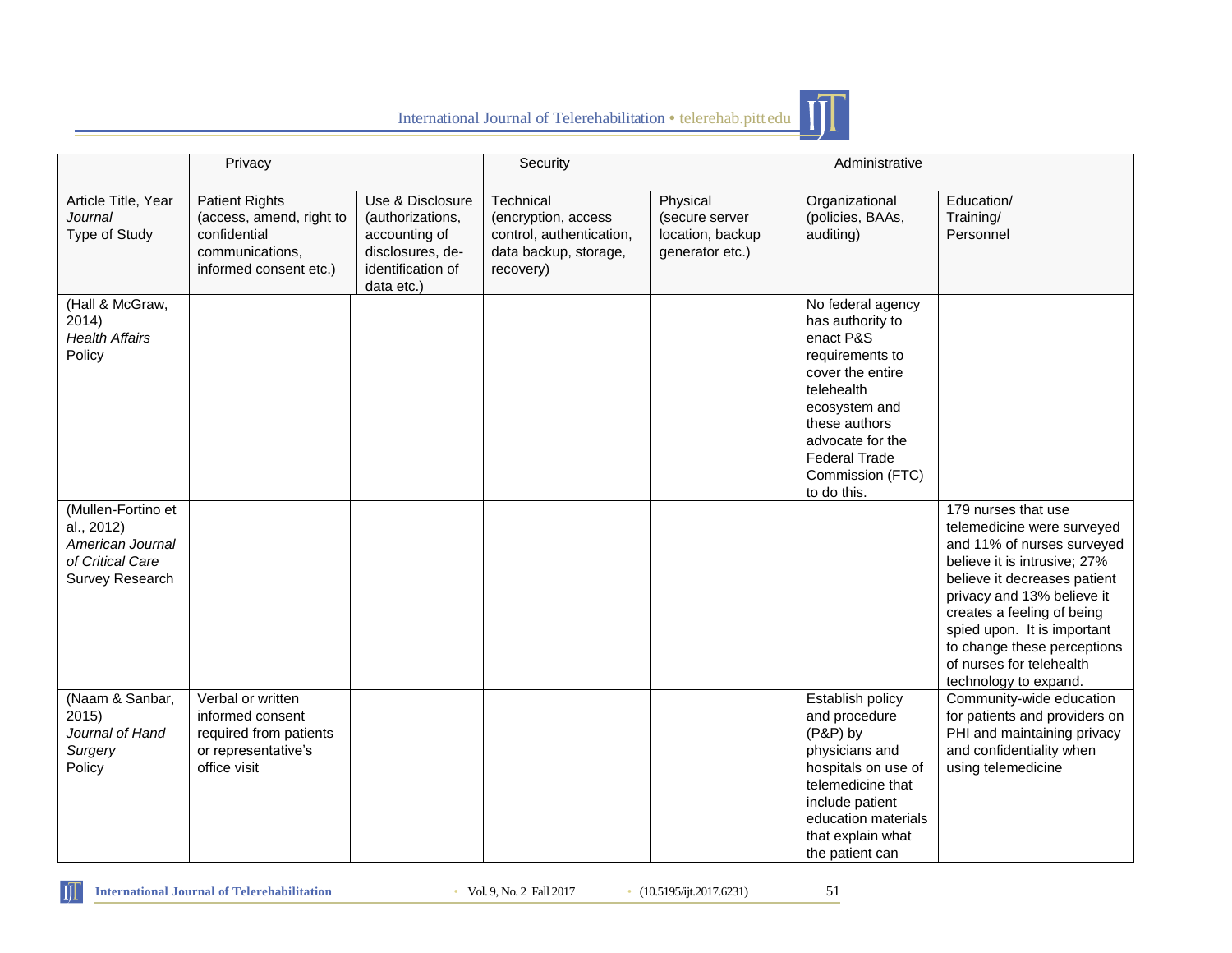

|                                                                                                 | Privacy                                                                                                                                                                                                                                                                            |                                                                                                              | Security                                                                                                                                                                                                                                                                                                                                                                                                      |                                                                   | Administrative                                                                                                                                                                                                                          |                                                                                                                             |
|-------------------------------------------------------------------------------------------------|------------------------------------------------------------------------------------------------------------------------------------------------------------------------------------------------------------------------------------------------------------------------------------|--------------------------------------------------------------------------------------------------------------|---------------------------------------------------------------------------------------------------------------------------------------------------------------------------------------------------------------------------------------------------------------------------------------------------------------------------------------------------------------------------------------------------------------|-------------------------------------------------------------------|-----------------------------------------------------------------------------------------------------------------------------------------------------------------------------------------------------------------------------------------|-----------------------------------------------------------------------------------------------------------------------------|
| Article Title, Year<br>Journal<br>Type of Study                                                 | <b>Patient Rights</b><br>(access, amend, right to<br>confidential<br>communications,<br>informed consent etc.)                                                                                                                                                                     | Use & Disclosure<br>(authorizations,<br>accounting of<br>disclosures, de-<br>identification of<br>data etc.) | Technical<br>(encryption, access<br>control, authentication,<br>data backup, storage,<br>recovery)                                                                                                                                                                                                                                                                                                            | Physical<br>(secure server<br>location, backup<br>generator etc.) | Organizational<br>(policies, BAAs,<br>auditing)                                                                                                                                                                                         | Education/<br>Training/<br>Personnel                                                                                        |
|                                                                                                 |                                                                                                                                                                                                                                                                                    |                                                                                                              |                                                                                                                                                                                                                                                                                                                                                                                                               |                                                                   | expect using<br>telemedicine.                                                                                                                                                                                                           |                                                                                                                             |
| (Nieves et al.,<br>2009)<br><b>Military Medicine</b><br>Pilot Study                             |                                                                                                                                                                                                                                                                                    |                                                                                                              | All transmission<br>protocols were<br>compliant with HIPAA. It<br>included Tandberg 880<br>MXP video<br>conferencing equipment<br>and used Integrated<br>Services Digital<br>Network (ISDN) or the<br>hospitals Internet<br>Protocol (IP) network<br>lines with a bandwidth<br>speed of >384 Kilobits<br>per second (Kbps).<br>Audio and image quality<br>were also suitable for<br>use in clinical services. |                                                                   |                                                                                                                                                                                                                                         |                                                                                                                             |
| (Paing et al.,<br>2009)<br>Current<br>Psychiatry<br>Reports<br>Summary of<br>studies/<br>policy | Families should sign a<br>release for<br>communication and<br>consent for treatment<br>for children; mental<br>health professional<br>should discuss HIPAA<br>provisions with each<br>client as part of the<br>informed consent<br>process.<br>Adolescents were<br>concerned about | Videotapes of<br>telehealth<br>sessions are an<br>official part of the<br>medical record.                    | Transmission protocol<br>meets HIPAA<br>requirements                                                                                                                                                                                                                                                                                                                                                          | Videotapes kept in<br>secure storage                              | Practice the 4 C's:<br>Contracting,<br>Competence,<br>Confidentiality and<br>Control (Koocher)<br>when managing<br>potential risk;<br>Policies must<br>specify who can be<br>included in the<br>session especially<br>those off camera. | More studies on<br>confidentiality, technology<br>issues needed<br>Provide sufficient manpower<br>for technological support |

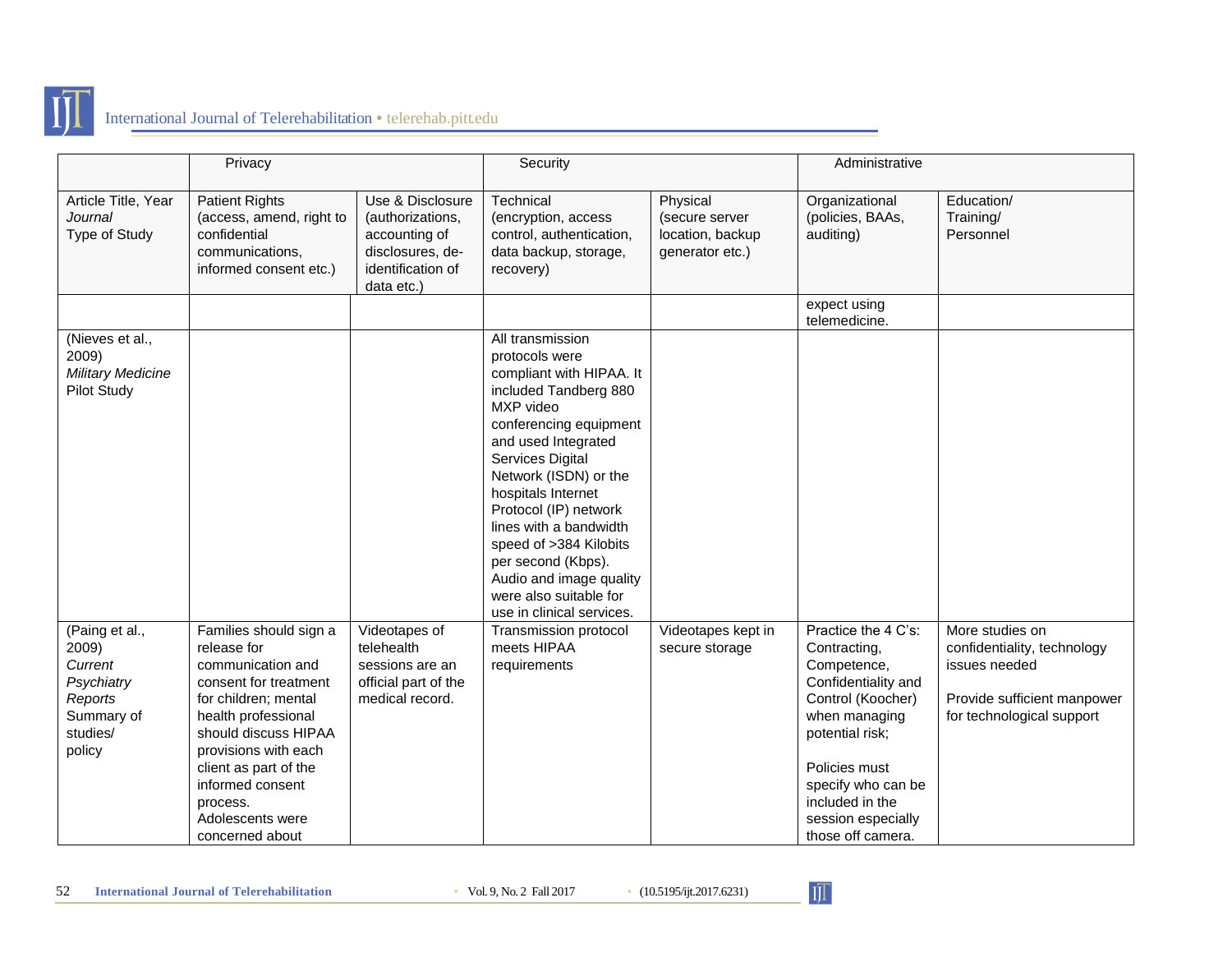



|                                                                                                            | Privacy                                                                                                        |                                                                                                              | Security                                                                                                                                                                                                                                                                                                                                                         |                                                                   | Administrative                                                                                                                                                                                                         |                                                                                                  |
|------------------------------------------------------------------------------------------------------------|----------------------------------------------------------------------------------------------------------------|--------------------------------------------------------------------------------------------------------------|------------------------------------------------------------------------------------------------------------------------------------------------------------------------------------------------------------------------------------------------------------------------------------------------------------------------------------------------------------------|-------------------------------------------------------------------|------------------------------------------------------------------------------------------------------------------------------------------------------------------------------------------------------------------------|--------------------------------------------------------------------------------------------------|
| Article Title, Year<br>Journal<br>Type of Study                                                            | <b>Patient Rights</b><br>(access, amend, right to<br>confidential<br>communications.<br>informed consent etc.) | Use & Disclosure<br>(authorizations,<br>accounting of<br>disclosures, de-<br>identification of<br>data etc.) | Technical<br>(encryption, access<br>control, authentication,<br>data backup, storage,<br>recovery)                                                                                                                                                                                                                                                               | Physical<br>(secure server<br>location, backup<br>generator etc.) | Organizational<br>(policies, BAAs,<br>auditing)                                                                                                                                                                        | Education/<br>Training/<br>Personnel                                                             |
|                                                                                                            | whether someone<br>could tap into the lines<br>to hear them.                                                   |                                                                                                              |                                                                                                                                                                                                                                                                                                                                                                  |                                                                   |                                                                                                                                                                                                                        |                                                                                                  |
| (Peterson &<br>Watzlaf, 2014)<br><i><b>International</b></i><br>Journal of<br>Telerehabilitation<br>Policy | Checklist includes<br>accessibility,<br>amendment, retention<br>of PHI.                                        | Checklist includes<br>requests for PHI,<br>sharing of PHI<br>with other<br>countries and<br>websites.        | <b>Checklist includes</b><br>encryption, user<br>procedures, audit<br>system activity such as<br>username, password<br>(PW), additional<br>authentication, overall<br>assessment                                                                                                                                                                                 | Check cloud based<br>solutions to make<br>sure secure             | Checklist includes<br>the need for BAAs<br>for telerehabilitation<br>store and forward<br>companies and if<br>direct identifiers of<br>PHI included a<br>Data Use<br>Agreement (DUA)<br>required under<br><b>HIPAA</b> | Use Privacy and Security<br>(PAS)<br>checklist<br>to evaluate<br>system/<br>employees before use |
| (Putrino, 2014)<br><b>Current Opinion</b><br>of Neurology<br>Opinion                                       |                                                                                                                |                                                                                                              | When designing<br>telemedicine systems<br>confidentiality and<br>security are major<br>concern. Designing<br>video game driven tele-<br>rehabilitation (VGDT) is<br>no exception. Patient<br>data should be de-<br>identified and never<br>stored on the patient's<br>local device. Data<br>should always be<br>encrypted when<br>streaming across a<br>network. |                                                                   |                                                                                                                                                                                                                        |                                                                                                  |
| (Watzlaf et al.,<br>2010)                                                                                  | <b>Checklist includes</b><br>accessibility,                                                                    | Checklist includes<br>requests for PHI,<br>sharing of PHI                                                    | Checklist includes<br>encryption, user<br>procedures, audit                                                                                                                                                                                                                                                                                                      | Maintain secure<br>transmissions while<br>the session is          |                                                                                                                                                                                                                        | Form team of health and<br>legal professionals to<br>evaluate system for HIPAA,                  |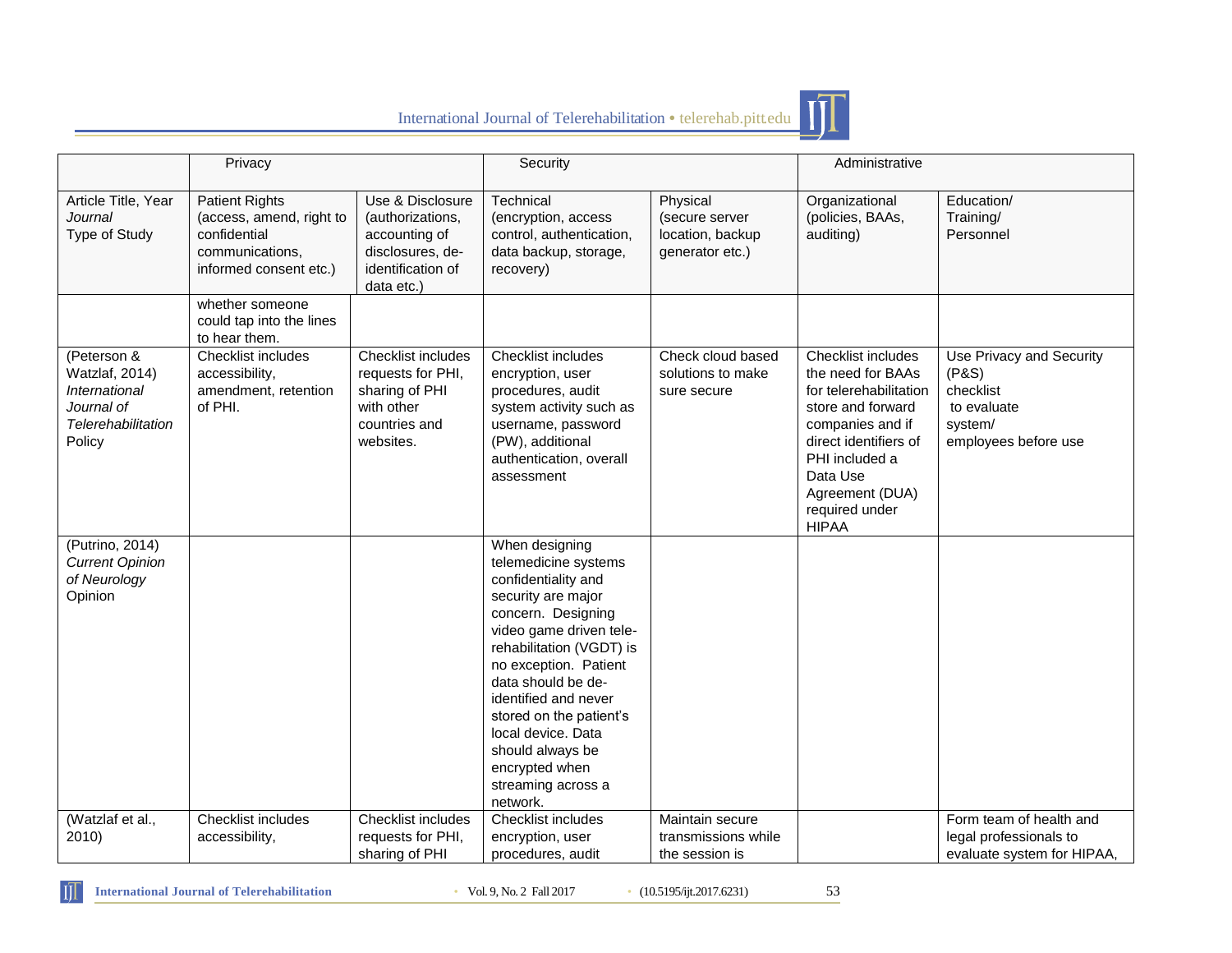

|                                                                                                                             | Privacy                                                                                                                                                              |                                                                                                              | Security                                                                                                                                                                                                                                                                                                                                                                                                      |                                                                                   | Administrative                                                              |                                                                                                                                                                                                 |
|-----------------------------------------------------------------------------------------------------------------------------|----------------------------------------------------------------------------------------------------------------------------------------------------------------------|--------------------------------------------------------------------------------------------------------------|---------------------------------------------------------------------------------------------------------------------------------------------------------------------------------------------------------------------------------------------------------------------------------------------------------------------------------------------------------------------------------------------------------------|-----------------------------------------------------------------------------------|-----------------------------------------------------------------------------|-------------------------------------------------------------------------------------------------------------------------------------------------------------------------------------------------|
| Article Title, Year<br>Journal<br>Type of Study                                                                             | <b>Patient Rights</b><br>(access, amend, right to<br>confidential<br>communications,<br>informed consent etc.)                                                       | Use & Disclosure<br>(authorizations,<br>accounting of<br>disclosures, de-<br>identification of<br>data etc.) | Technical<br>(encryption, access<br>control, authentication,<br>data backup, storage,<br>recovery)                                                                                                                                                                                                                                                                                                            | Physical<br>(secure server<br>location, backup<br>generator etc.)                 | Organizational<br>(policies, BAAs,<br>auditing)                             | Education/<br>Training/<br>Personnel                                                                                                                                                            |
| International<br>Journal of<br>Telerehabilitation<br>Policy                                                                 | amendment, retention<br>of PHI, BAAs;<br>Informed consent<br>needed to be signed<br>by patients to include<br>privacy and security<br>issues of telehealth<br>system | with other<br>countries and<br>websites,<br>Incident response<br>needed                                      | system activity such as<br>username, PW,<br>additional<br>authentication, overall<br>assessment; follow<br>security standards<br>recommended by NIST<br>such as not using<br>username and PW for<br>anything other than<br>telerehabilitation<br>communication,<br>changing it often, using<br>strong usernames and<br>PWs, no computer<br>viruses, and<br>consistently<br>authenticate user<br>communication | conducted and when<br>stored and released<br>to internal and<br>external entities |                                                                             | state, and local<br>requirements; educate and<br>train all personnel                                                                                                                            |
| (Watzlaf, Moeini,<br>Matusow, et al.,<br>2011)<br><i><b>International</b></i><br>Journal of<br>Telerehabilitation<br>Policy | Examined accessibility<br>and retention of PHI by<br>employees and others.                                                                                           | Examined<br>requests from<br>legal, sharing of<br>information with<br>other countries,<br>websites.          | Encryption, antivirus<br>and audit and security<br>system evaluation was<br>examined.<br>128-bit Advanced<br><b>Encryption Standard</b><br>(AES) Secure Real-<br><b>Time Transport Protocol</b><br>(SRTP) recommended<br>by NIST. Only 50% of<br>companies reviewed<br>use some form of<br>encryption.                                                                                                        |                                                                                   | Sharing of<br>information was not<br>always addressed<br>in vendor policies | Used a HIPAA compliant<br>checklist for top 10 Voice<br>over Internet Protocol (VoIP)<br>companies<br>Most of the companies did<br>not include all items on the<br>checklist in their policies. |

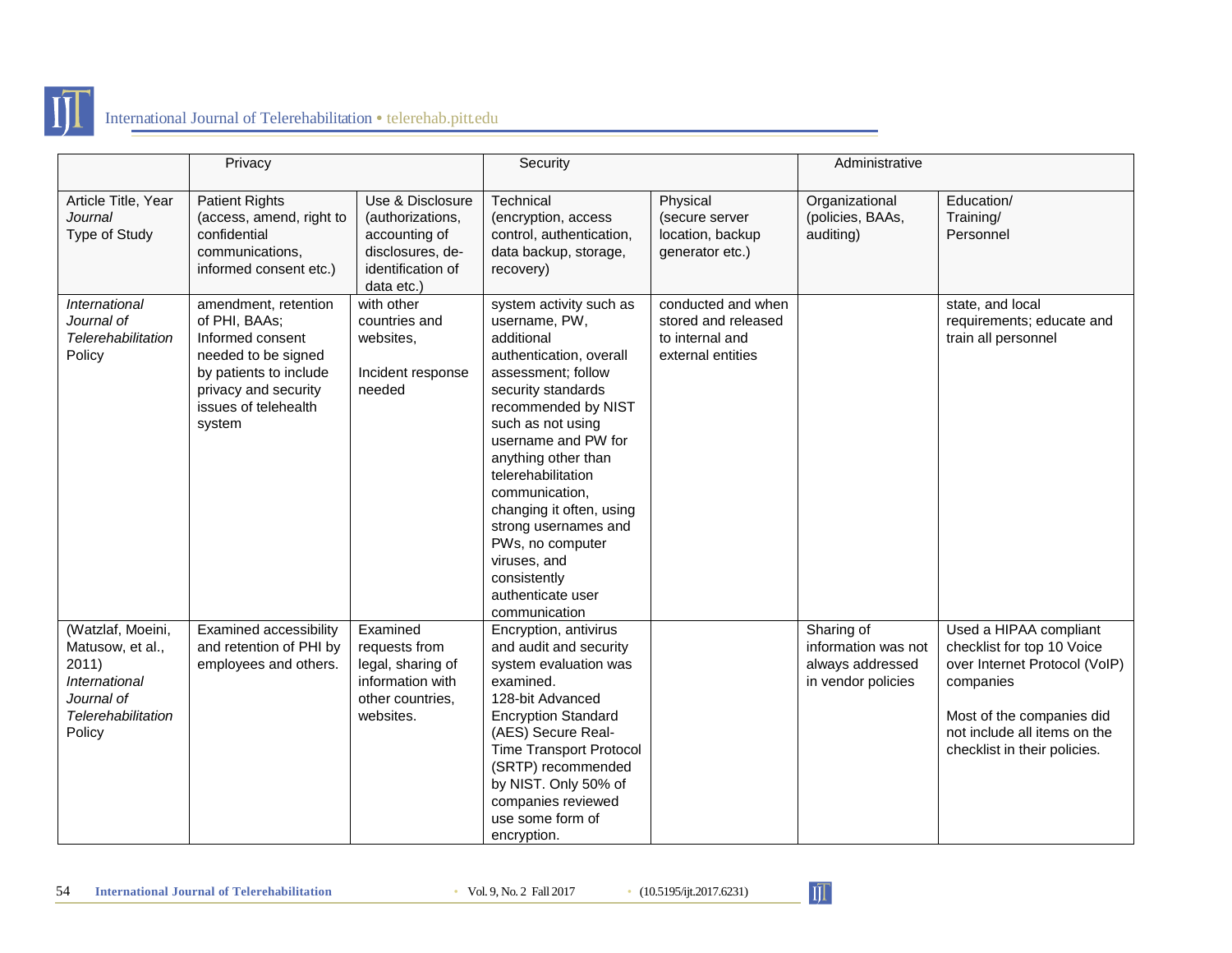



|                                                                                                                          | Privacy                                                                                                        |                                                                                                              | Security                                                                                                               |                                                                                                                                                                 | Administrative                                                                                                                                                                                                                                                                                                                                                                                                              |                                                                                                                                                                                                                                                       |
|--------------------------------------------------------------------------------------------------------------------------|----------------------------------------------------------------------------------------------------------------|--------------------------------------------------------------------------------------------------------------|------------------------------------------------------------------------------------------------------------------------|-----------------------------------------------------------------------------------------------------------------------------------------------------------------|-----------------------------------------------------------------------------------------------------------------------------------------------------------------------------------------------------------------------------------------------------------------------------------------------------------------------------------------------------------------------------------------------------------------------------|-------------------------------------------------------------------------------------------------------------------------------------------------------------------------------------------------------------------------------------------------------|
| Article Title, Year<br>Journal<br><b>Type of Study</b>                                                                   | <b>Patient Rights</b><br>(access, amend, right to<br>confidential<br>communications,<br>informed consent etc.) | Use & Disclosure<br>(authorizations,<br>accounting of<br>disclosures, de-<br>identification of<br>data etc.) | Technical<br>(encryption, access<br>control, authentication,<br>data backup, storage,<br>recovery)<br>70% of companies | Physical<br>(secure server<br>location, backup<br>generator etc.)                                                                                               | Organizational<br>(policies, BAAs,<br>auditing)                                                                                                                                                                                                                                                                                                                                                                             | Education/<br>Training/<br>Personnel                                                                                                                                                                                                                  |
| (Watzlaf &<br>Ondich, 2012)<br><i><b>International</b></i><br>Journal of<br>Telerehabilitation<br><b>Usability Study</b> |                                                                                                                | Consent for<br>disclosure is<br>needed.                                                                      | made no mention of<br>security evaluation.<br>More secure entrance<br>into telehealth system<br>than username and PW.  | Impersonation of the<br>system should be<br>prevented.<br>Ensure HIPAA<br>compliance and<br>obtain a BAA<br>between telehealth<br>system and covered<br>entity. | Develop clear,<br>understandable<br>privacy and<br>security (P&S)<br>policies into the<br>patient consent<br>form<br>Policies should<br>describe the P&S<br>of the conferencing<br>session and<br>describe how it will<br>restrict: employee<br>access to technical<br>problems;<br>information to other<br>users; retention of<br>session; and<br>sharing of<br>information with<br>other websites,<br>countries and other | Form a team and use the<br><b>HIPAA</b> checklist to ensure<br>compliance before using a<br>telehealth system.<br>Review the P&S policies of<br>each system before use.<br>Ask questions of the<br>telehealth company not<br>addressed in the policy. |
|                                                                                                                          |                                                                                                                |                                                                                                              |                                                                                                                        |                                                                                                                                                                 | third parties without<br>patient consent.                                                                                                                                                                                                                                                                                                                                                                                   |                                                                                                                                                                                                                                                       |

- IJI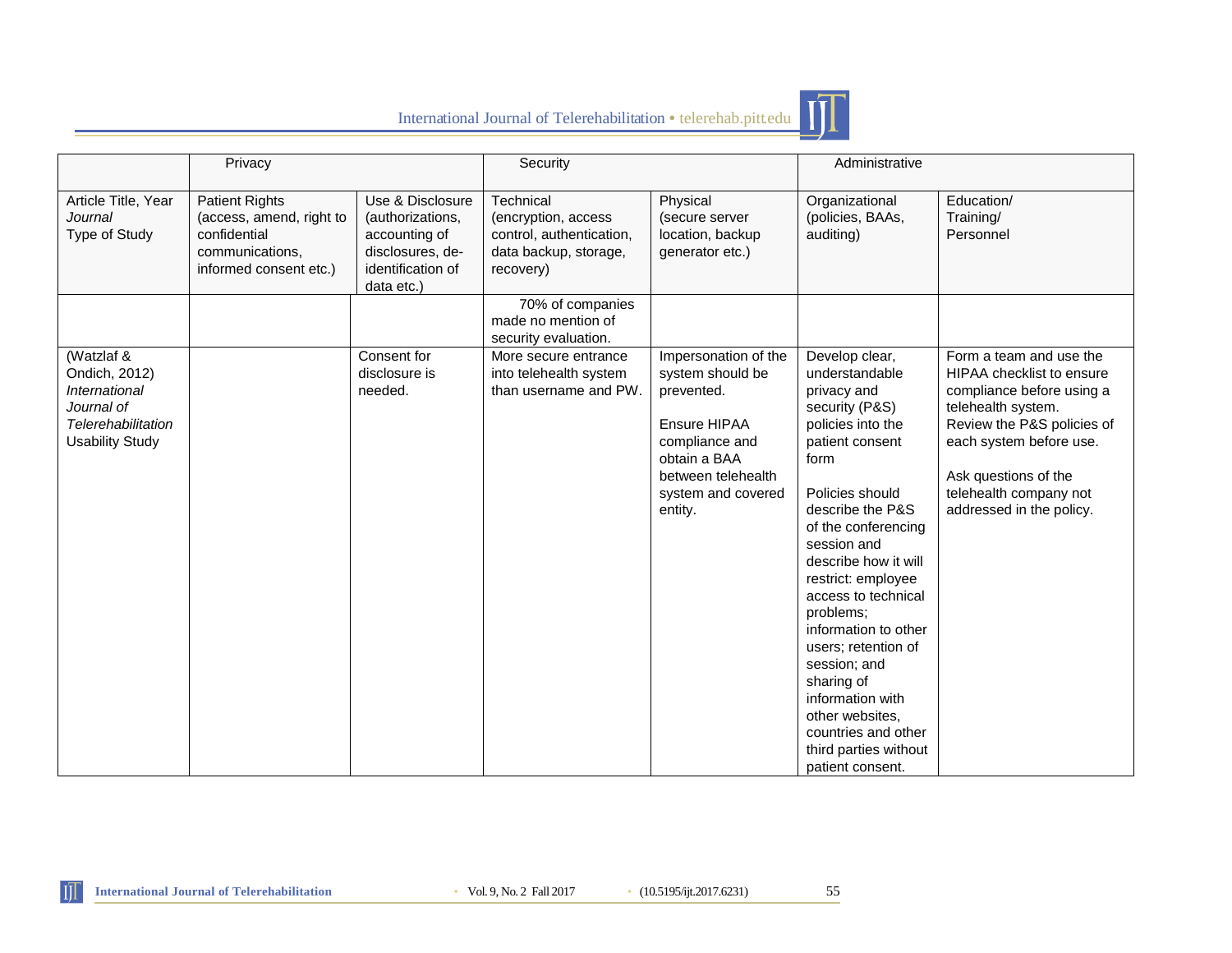## DISCUSSION

This systematic review of privacy and security practices that healthcare providers may use with telehealth technologies has shown that privacy and security is a concern across all types of specialties such as telerehabilitation, telenursing, teletrauma, and telepsychiatry. All providers need to make privacy and security of utmost concern when conducting a telehealth session.

The papers suggest that most of the work has been policy and strategy pieces with no experimental or quasiexperimental studies represented. In both survey research studies conducted, healthcare providers had concerns over privacy and security in telehealth and that it can be intrusive for the patient. In an interview study, it was found that providers did not believe that telehealth increased the risk of privacy or security concerns although some did not know enough to answer the question fully and thought there could be increased risk. These studies alone show that there is uncertainty on this topic.

Many healthcare providers may not know all the many aspects of privacy and security within telehealth and need more education and training as well as technical support personnel to help them in these areas. Many of the policy studies stated that policy and procedure (P&P) as well as education and training are needed for all healthcare providers and technical support personnel to prevent breaches of PHI.

These papers also stated that healthcare professionals need to know state, regional, and national laws and regulations, legal liability, HIPAA/HITECH and HL7 compliance, as well as measures used to ensure availability of PHI to the proper users. Methods were also discussed regarding how audio or video recordings are to be stored, maintained and accessed to protect patient privacy, and how mobile devices used in telehealth sessions are to be reinforced to protect the privacy and security of patient information.

The most detailed information surrounding informed consent for a telehealth session was found in the ATA guidelines and recommendations and discussed how maintaining privacy and security within the telehealth session must be included in the informed consent in easy to understand language especially when discussing encryption, authentication and other methods to maintain confidential communications between provider and patient. The use of audio and video muting as well as the ability to quickly change from public to private audio mode so that unauthorized users may not see or hear what is being communicated was also discussed throughout the ATA guideline papers.

There does not seem to be consensus about the use and disclosure of PHI in telehealth since some systems will allow sharing with certain groups as part of their privacy policy. HIPAA, however, states that proper authorizations are warranted when there are requests for information and an accounting of disclosures is necessary when PHI is shared. However, there still seems to be some uncertainty as to what parts of the telehealth session will be kept, for how long, how they will be maintained and where they will be stored.

If the telehealth sessions are recorded and kept with the electronic health record (EHR) then proper authorizations are necessary when PHI is requested. However, there is no standard method for how this is done. Some systems may convene a telehealth session and not store any of the information that was transmitted. Some may record the session but then destroy the recording after the session is over. Some may record and store the session or even transmit the session to a third party for additional treatment and consultation. Some type of standard process in this area is needed.

Security measures such as encryption and authentication were addressed, but not all papers provided a standardized description of the encryption methods used or the best methods for authentication. Very few papers addressed the importance of an independent audit on the telehealth system for privacy and security features by an outside entity.

## LIMITATIONS

There were some limitations to our systematic review. Due to time constraints the grey literature, such as dissertations and other unpublished reports, other databases listed in the protocol, vendors or authors (also mentioned in the protocol) were not searched. Also, as mentioned previously, only English language articles were reviewed.

## **CONCLUSION**

In summary, more scientific research studies are needed to determine the best practices in privacy and security surrounding telehealth. Experimental studies that address the effectiveness of privacy and security evaluations of the telehealth system, proper informed consent that discusses the privacy and security aspects of the telehealth session with the patient as well as testing of access control, disaster recovery and risk analysis of the telehealth system are essential to improve the practices of the entire telehealth team.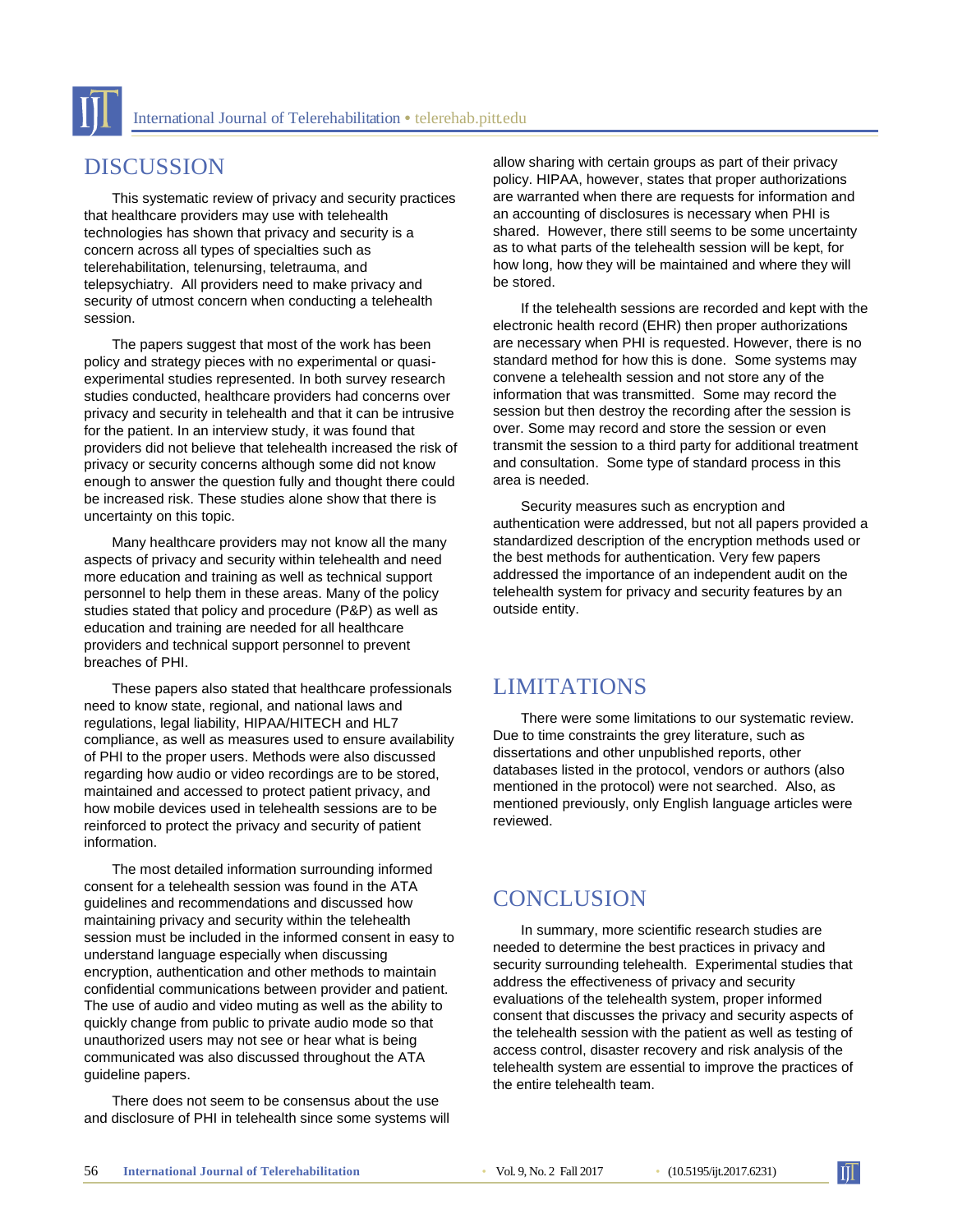

Best practices that are consistent across all types of telehealth services for all healthcare providers are needed to address all privacy and security issues. Privacy and security aspects are just as important as providing a clear and trouble-free telehealth session and a privacy and security evaluation should be performed before the telehealth system is used with a patient. Tools used to assist healthcare providers on what they should look for when deciding on a telehealth system are needed. This systematic review results informed the need for and subsequently led to the development of a best practice tool that will enable healthcare providers to assess privacy and security features of the telehealth technologies they are planning to use. Hopefully, this tool will move healthcare providers one step closer to enabling best practices in privacy and security in telehealth.

### ACKNOWLEDGMENTS

This research was supported in part by the National Institute on Disability, Independent Living, and Rehabilitation Research (NIDILRR) grant #90RE5018 (RERC from Cloud to Smartphone: Empowering and Accessible ICT). Systematic Review Registration: PROSPERO: CRD42015020552

### REFERENCES

- American Telemedicine Association. (2009). *Evidence-based practice for telemental health.* Retrieved from [http://hub.americantelemed.org/resources/telemedicine](http://hub.americantelemed.org/resources/telemedicine-practice-guidelines)[practice-guidelines](http://hub.americantelemed.org/resources/telemedicine-practice-guidelines)
- American Telemedicine Association. (2011). *Telehealth practice recommendations for diabetic retinopathy*. Retrieved from [http://hub.americantelemed.org/resources/telemedicine](http://hub.americantelemed.org/resources/telemedicine-practice-guidelines)[practice-guidelines](http://hub.americantelemed.org/resources/telemedicine-practice-guidelines)
- American Telemedicine Association. (2014a). *Clinical guidelines for telepathology*. Retrieved from [http://hub.americantelemed.org/resources/telemedicine](http://hub.americantelemed.org/resources/telemedicine-practice-guidelines)[practice-guidelines](http://hub.americantelemed.org/resources/telemedicine-practice-guidelines)
- American Telemedicine Association. (2014b). *Core operational guidelines for telehealth services involving provider-patient interactions*. Retrieved from [http://hub.americantelemed.org/resources/telemedicine](http://hub.americantelemed.org/resources/telemedicine-practice-guidelines)[practice-guidelines](http://hub.americantelemed.org/resources/telemedicine-practice-guidelines)
- American Telemedicine Association. (2016). *Practice guidelines for teleburn care*. Retrieved from [http://hub.americantelemed.org/resources/telemedicine](http://hub.americantelemed.org/resources/telemedicine-practice-guidelines)[practice-guidelines](http://hub.americantelemed.org/resources/telemedicine-practice-guidelines)
- Balshem, H., Helfand, M., Schunemann, H. J., Oxman, A. D., Kunz, R., Brozek, J., . . . Guyatt, G. H. (2011). GRADE Guidelines: 3. Rating the quality of evidence. *Journal of Clinical Epidemiology, 64*, 401-406. <https://doi.org/10.1016/j.jclinepi.2010.07.015>
- Bramer, W. M., Giustini, D., de Jonge, G. B., Holland, L., & Bekhuis, T. (2016). De-duplication of database search results for systematic reviews in EndNote. *Journal of the Medical Library Association, 104*, 240-243. [https://doi.org/10.3163/1536-](https://doi.org/10.3163/1536-5050.104.3.014) [5050.104.3.014](https://doi.org/10.3163/1536-5050.104.3.014)
- Brous, E. (2016). Legal considerations in telehealth and telemedicine. *American Journal of Nursing*, *116*(9), 64-67. <https://doi.org/10.1097/01.NAJ.0000494700.78616.d3>
- Cason, J., Behl, D., & Ringwalt, S. (2012). Overview of states' use of telehealth for the delivery of early intervention (IDEA Part C) services. *International Journal of Telerehabilitation*, *4*(2), 39- 46.<https://doi.org/10.5195/IJT.2012.6105>
- Cohn, E., & Watzlaf, V. (2012). *Telepractice and informed consent: Readability of VoIP privacy practices*. Paper presented at the American Speech-Language Hearing Association.
- Daniel, H., Sulmasy, L. S., & for the Health and Public Policy Committee of the American College of Physicians. (2015). Policy recommendations to guide the use of telemedicine in primary care settings: An American College of Physicians position paper. *Annals of Internal Medicine, 163*, 787-789. <https://doi.org/10.7326/M15-0498>
- Demiris, G. (2004). Electronic home healthcare: Concepts and challenges. *International Journal of Electronic Healthcare,* 1(1), 4-16.<https://doi.org/10.1504/IJEH.2004.004655>
- Demiris, G., Edison, K., & Schopp, L. H. (2004). Shaping the future: Needs and expectations of telehealth professionals. *Telemedicine and e-Health, 10* (Suppl 2), S60-S63. <https://doi.org/10.1089/tmj.2004.10.S-60>
- Fleiss, J. L., Cohen, J., & Everitt, B. S. (1969). Large sample standard errors of kappa and weighted kappa. *Psychological Bulletin*, *72,* 323-327[. https://doi.org/10.1037/h0028106](https://doi.org/10.1037/h0028106)
- Garg, V., & Brewer, J. (2011). Telemedicine security: A systematic review. *Journal of Diabetes Science and Technology, 5*, 768- 777[. https://doi.org/10.1177/193229681100500331](https://doi.org/10.1177/193229681100500331)
- Hall, J. L., & McGraw, D. (2014). For telehealth to succeed, privacy and security risks must be identified and addressed. *Health Affairs* (Millwood), *33,* 216-221. <https://doi.org/10.1377/hlthaff.2013.0997>
- Health Resources and Services Administration. (2015). *Telehealth.* Retrieved fro[m https://www.hrsa.gov/rural](https://www.hrsa.gov/rural-health/telehealth/index.html)[health/telehealth/index.html](https://www.hrsa.gov/rural-health/telehealth/index.html)
- Moher, D., Shamseer, L., Clarke, M., Ghersi, D., Liberati, A., Petticrew, M., . . . PRISMA-P Group. (2015). Preferred reporting items for systematic review and meta-analysis protocols (PRISMA-P) 2015 Statement. *Systematic Reviews, 4*, 1[. https://doi.org/10.1186/2046-4053-4-1](https://doi.org/10.1186/2046-4053-4-1)
- Mullen-Fortino, M., DiMartino, J., Entrikin, L., Mulliner, S., Hanson, C. W., & Kahn, J. M. (2012). Bedside nurses' perceptions of intensive care unit telemedicine. *American Journal of Critical Care, 21*(1), 24-32[. https://doi.org/10.4037/ajcc2012801](https://doi.org/10.4037/ajcc2012801)
- Naam, N. H., & Sanbar, S. (2015). Advanced technology and confidentiality in hand surgery. *Journal of Hand Surgery*, *40,* 182-187[. https://doi.org/10.1016/j.jhsa.2014.03.011](https://doi.org/10.1016/j.jhsa.2014.03.011)
- Nieves, J. E., Candelario, J., Short, D., & Briscoe, G. (2009). Telemental health for our soldiers: A brief review and a new pilot program*. Military Medicine*, *174,* xxi-xxii.